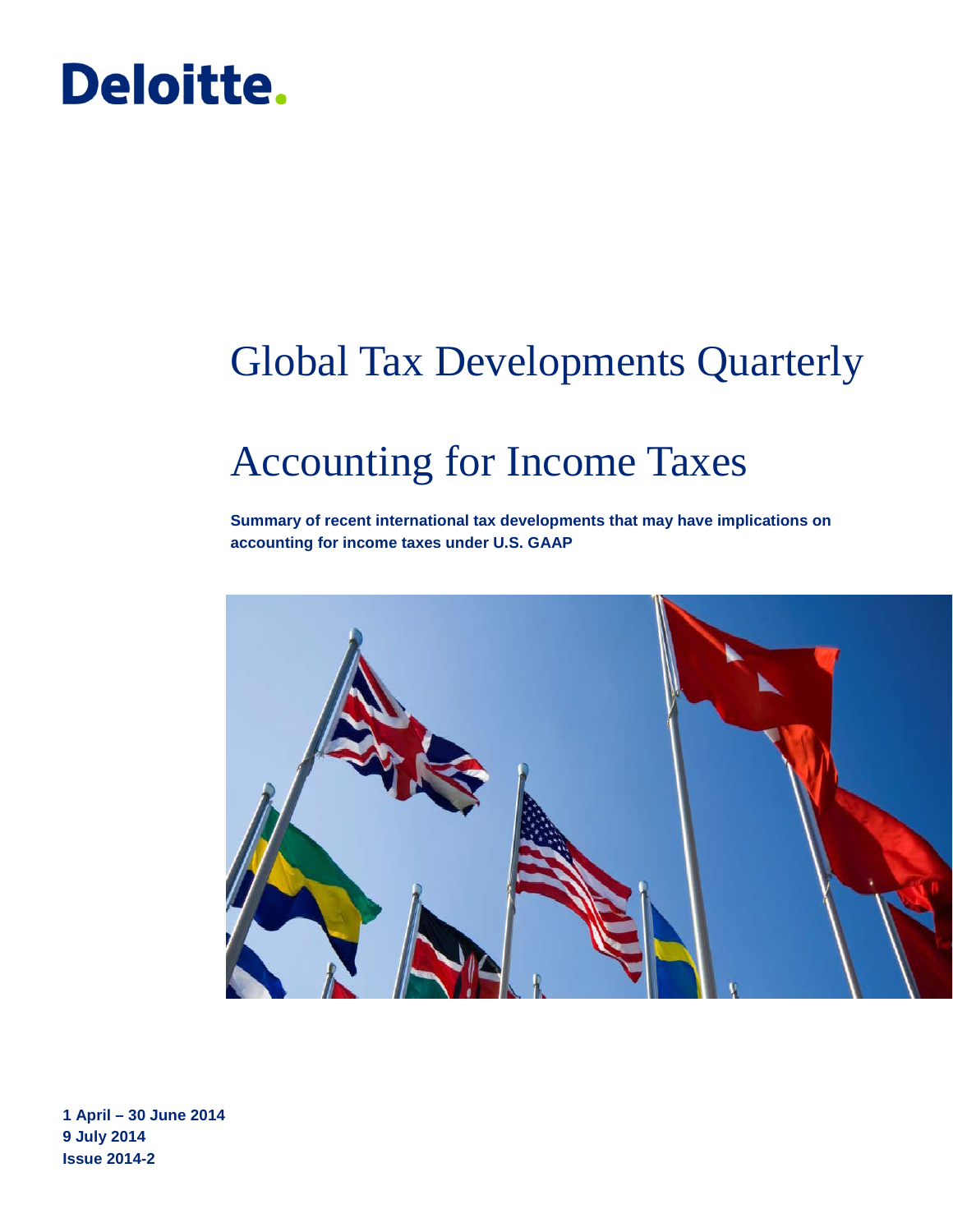# **Contents**

| Introduction                                                                      | 1              |
|-----------------------------------------------------------------------------------|----------------|
| Enacted tax law changes: 1 April to 30 June 2014                                  | $\overline{2}$ |
| Enacted tax law changes that are now effective: 1 April to 30<br><b>June 2014</b> | 5              |
|                                                                                   |                |
| Enacted tax law changes that are effective as from 1 July 2014                    | 6              |
| On the horizon                                                                    | $\overline{7}$ |
| Did you know?                                                                     | 11             |
| Example disclosures                                                               | 21             |
| Quick reference guide — Applicable income tax rates                               | 22             |
| <b>Additional resources</b>                                                       | 26             |
| Contact us                                                                        | 27             |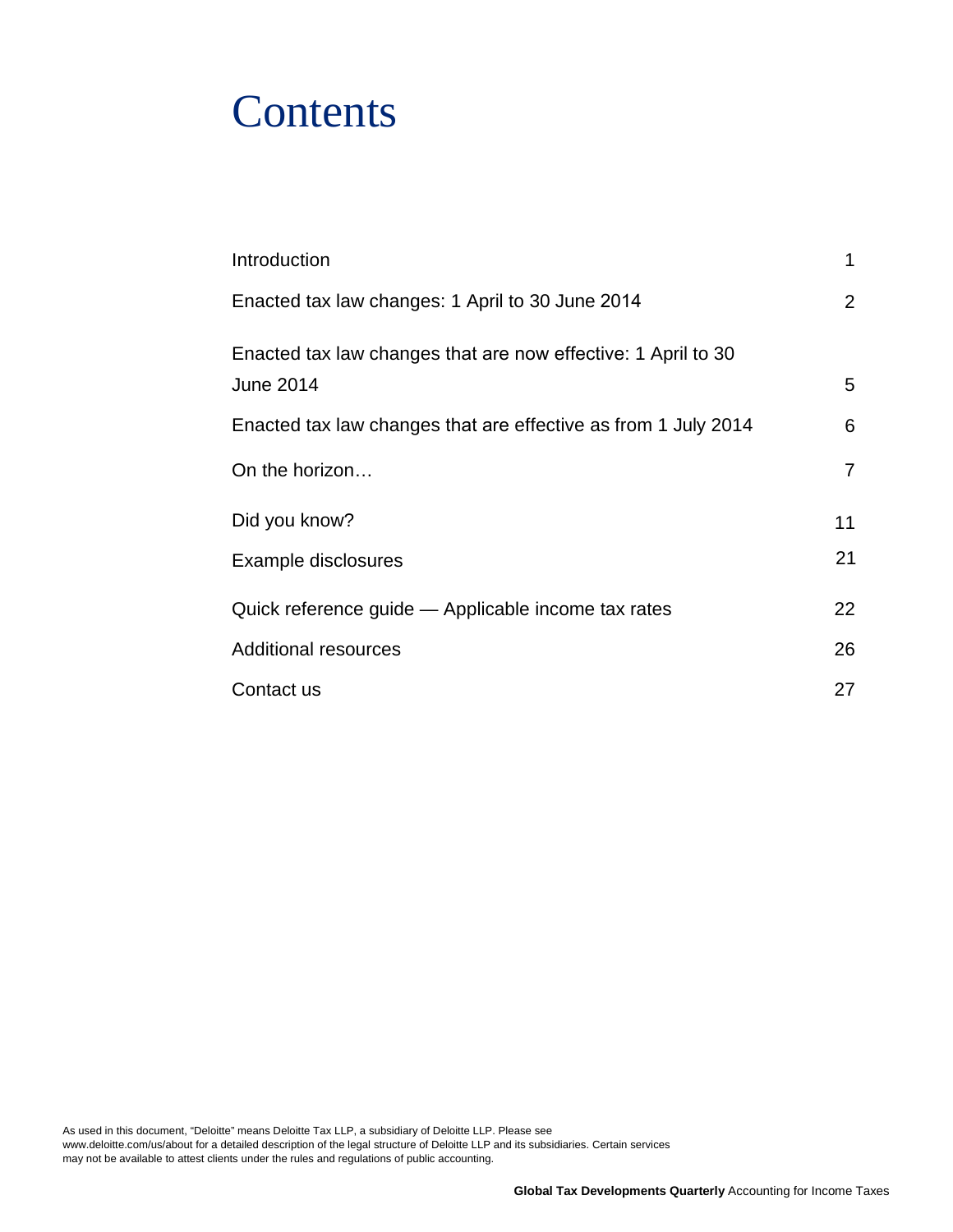# <span id="page-2-0"></span>Introduction

This document contains general information only and Deloitte is not, by means of this document, rendering accounting, business, financial, investment, legal, tax, or other professional advice or services. This document is not a substitute for such professional advice or services, nor should it be used as a basis for any decision or action that may affect your business. Before making any decision or taking any action that may affect your business, you should consult a qualified professional advisor. The information contained in this document was not intended or written to be used, and cannot be used, for purposes of avoiding penalties or sanctions imposed by any government or other regulatory body. Deloitte shall not be responsible for any loss sustained by any person who relies on this presentation.

Unless otherwise indicated, the content in this document is based on information available as of 30 June 2014. Accordingly, certain aspects of this document may be updated as new information becomes available. Financial statement preparers and other users of this document should take actions to remain abreast of and carefully evaluate additional events that may be relevant to accounting for income taxes matters.

# **Applicable U.S. GAAP guidance**

Under U.S. GAAP, the effects of new legislation are recognized upon enactment. More specifically, the effect of a change in tax laws or rates on a deferred tax liability or asset is recognized as a discrete item in the interim period that includes the enactment date. The tax effects of a change in tax laws or rates on taxes currently payable or refundable for the current year are reflected in the computation of the annual effective tax rate after the effective dates prescribed in the statutes, beginning no earlier than the first interim period that includes the enactment date of the new legislation. However, any effect of tax law or rate changes on taxes payable or refundable for a prior year, such as when the change has retroactive effects, is recognized upon enactment as a discrete item of tax expense or benefit for the current year. While there is no specific rule as to what constitutes "enactment" under U.S. GAAP, it is commonly accepted that enactment takes place on the date the last step in the legislative process required to promulgate the law is complete (e.g., a law is published in an official gazette, signed by a president, or receives Royal Assent).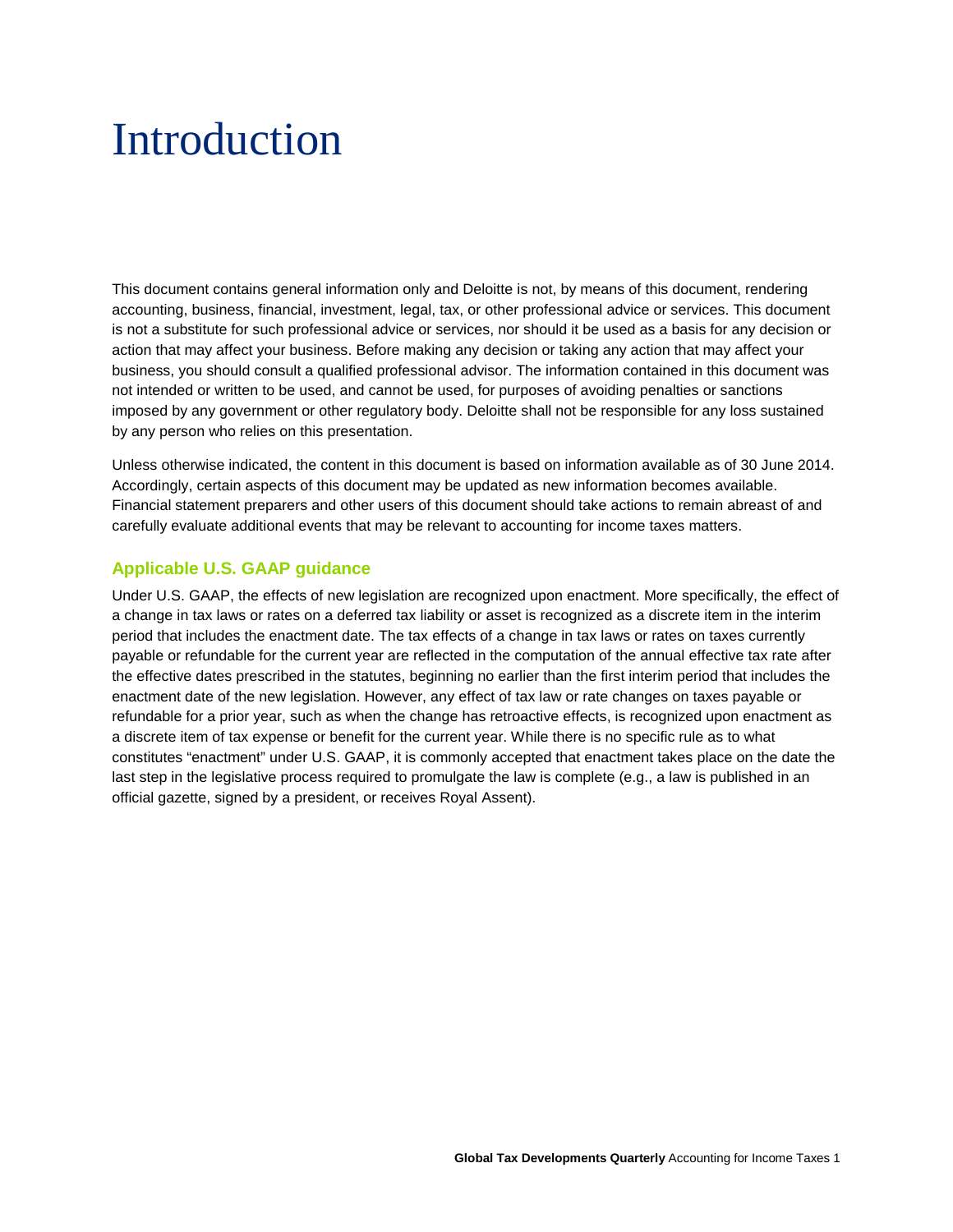# <span id="page-3-0"></span>Enacted tax law changes: 1 April to 30 June 2014

**The following section includes a brief summary of major international income tax law changes enacted during the period 1 April to 30 June 2014, unless specified otherwise.**

**Brazil [Greece](#page-4-0) [Italy](#page-5-0)  [Taiwan](#page-5-0)** 

### **Brazil**

### **Repeal of RTT and Changes to CFC/Share Premium Allocation Rules Converted into Law**

**Date of enactment:** 14 May 2014 **Effective date:** 14 May 2014

A provisional measure enacted in November 2013 was published in Brazil's official gazette on 14 May 2014, a full six months after its enactment. The provisional measure introduced measures to update the tax rules to account for differences with Brazilian GAAP and for the transition to IFRS, and made other broad changes to the tax rules. For example, the provisional measure repealed the transition tax regime (RTT) and introduced new controlled foreign company (CFC) rules and allocation of share premium recognition criteria.

The new law provides clarity and certainty to taxpayers with respect to the rules governing the end of RTT. Although further improvements are made to the CFC rules, the new legislation does not address issues, such as a tax treaty override and the immediate taxation of CFC profits. Considering the long-standing litigation in the Brazilian courts on these issues, more developments are likely.

Guidance published on 29 May 2014 states that taxpayers wishing to early adopt the changes described in the new law as from 1 January 2014 must indicate they are making the election on the Federal Fiscal Debts and Credits Return (DCTF, a monthly tax return in which taxpayers must disclose information relating to all federal tax debts and credits). The guidance states that the election must be made on the May DCTF, which will be due on the 15th business day of July. New companies that commenced activities in 2014 as result of mergers or spin-offs generally must make the election on the DCTF related to the first month of the company´s activities; however, a company that commenced activities between January and April 2014 must make the election on the May DCTF.

See also **Brazil Tax Alert – [13 November 2013,](http://www2.deloitte.com/content/dam/Deloitte/global/Documents/Tax/dttl-tax-alert-brazil-131113.pdf) [Brazil Tax Alert –](http://www2.deloitte.com/content/dam/Deloitte/global/Documents/Tax/dttl-tax-alert-brazil-160514.pdf) 15 May 2014** and **[Brazil Tax Alert –](http://www2.deloitte.com/content/dam/Deloitte/global/Documents/Tax/dttl-tax-alert-brazil-030614.pdf) 3 [June 2014](http://www2.deloitte.com/content/dam/Deloitte/global/Documents/Tax/dttl-tax-alert-brazil-030614.pdf)**.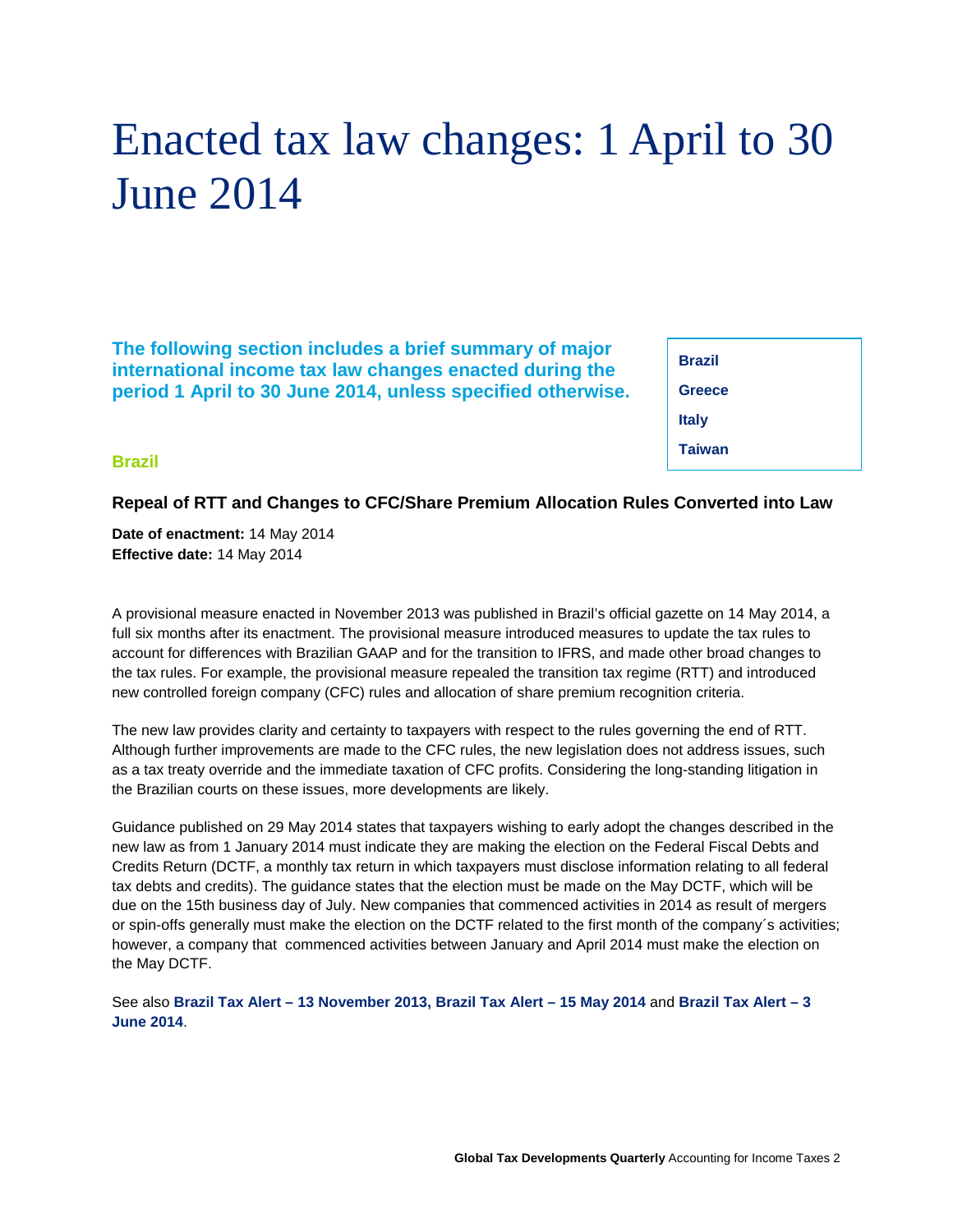### <span id="page-4-0"></span>**Brazil**

#### **Government Reopens Tax Amnesty Program**

**Date of enactment:** 20 June 2014 **Effective date:** 20 June 2014

The Brazilian government published a law on 20 June 2014 that reopens the tax amnesty program created in 2009. The amnesty allows taxpayers, including legal entities, to pay off their Brazilian federal tax debts under the administration of the federal tax authorities and the Office of the Attorney-General of the National Treasury. However, unlike the previous programs, the new amnesty program requires taxpayers to make an up-front payment of a portion of the consolidated tax debt.

The program applies to debts related to federal and social security taxes that were due as of 31 December 2013. The amnesty program provides for generous reductions in self-assessed penalties and penalties assessed by the tax authorities, isolated penalties such as penalties arising from insufficient monthly estimated prepayments of corporate income tax and social security taxes, short-term interest, and legal charges.

See also **[Brazil Tax Alert –](http://www2.deloitte.com/content/dam/Deloitte/global/Documents/Tax/dttl-tax-alert-brazil-amnesty-270614.pdf) 27 June 2014.**

#### **Greece**

#### **Participation Exemption Rules Amended**

**Date of enactment:** 7 April 2014 **Effective date:** 7 April 2014

A law published in Greece's official gazette on 7 April 2014 makes changes to the participation exemption that applies to dividends received by Greek companies. For accounting periods commencing after 1 January 2014, dividend income received by a Greek company will be exempt from income tax under the participation exemption regime only if certain requirements are satisfied (EU-source dividends from a qualifying subsidiary, more than a 10% participation for more than 24 consecutive months).

All other dividend income will be considered normal business income, taxed at the standard 26% rate, with a credit available for dividend tax withheld at source. For dividends from EU subsidiaries that do not qualify for the exemption, a credit is available for the aggregate sum of the dividend withholding tax and the underlying income tax; any excess credit is refunded. An applicable tax treaty may allow the same aggregate credit and will override domestic legislation.

#### See also **[World Tax Advisor –](http://www2.deloitte.com/content/dam/Deloitte/global/Documents/Tax/dtt_tax_worldtaxadvisor_140613.pdf) 13 June 2014**.

#### **[Italy](#page-5-0)**

#### **Changes to IRAP and Withholding Tax Rates Enacted**

**Date of enactment:** 24 April 2014 **Effective date:** Various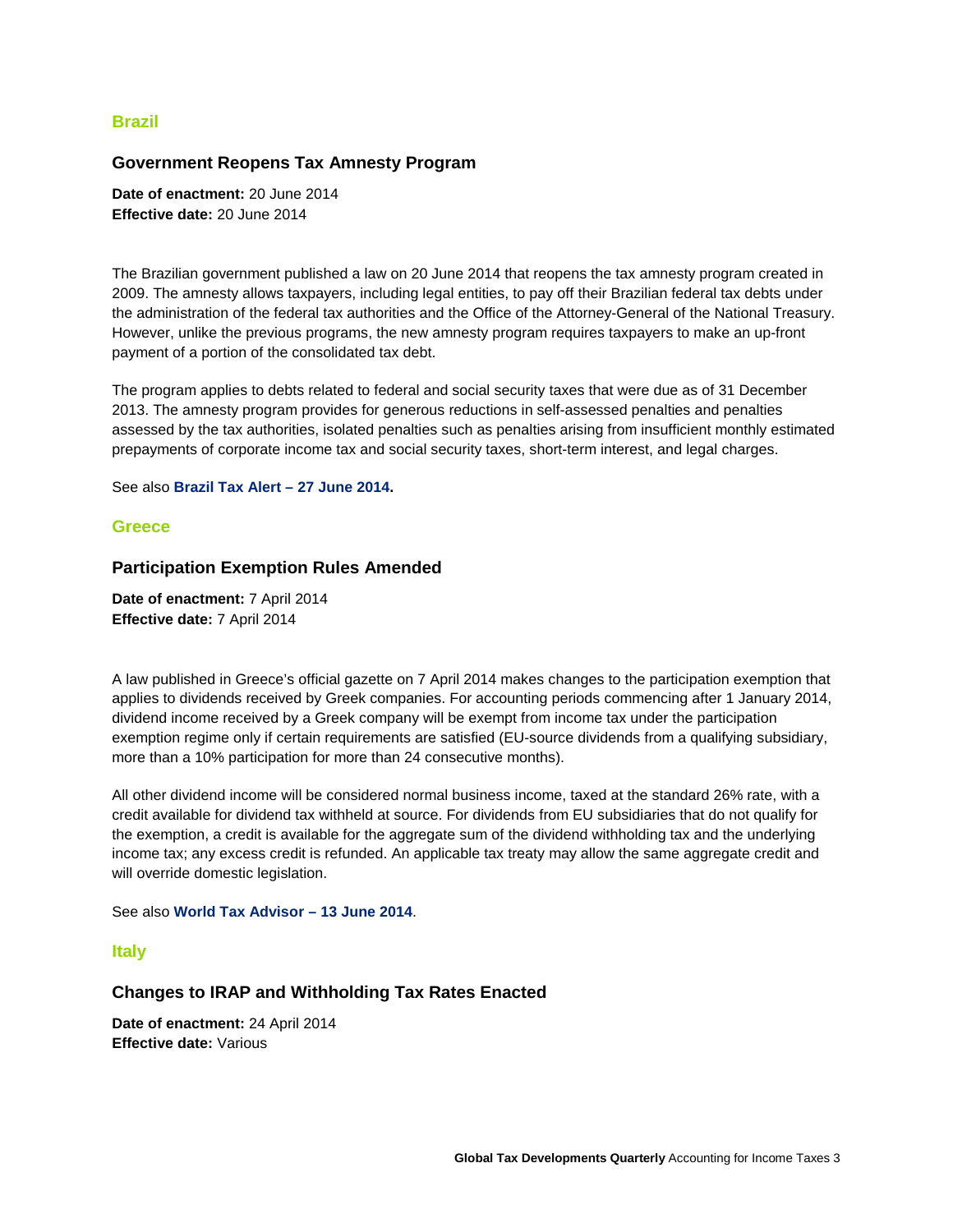<span id="page-5-0"></span>The Italian government passed a law decree on 24 April 2014, which includes changes in tax rates. The decree was published in the official gazette on the same date, and converted into law on 18 June 2014 (the law was published in the official gazette on 23 June 2014).

The new law reduces the standard IRAP rate of 3.9% to 3.5%. The standard rates for financial institutions and insurance companies are reduced from 4.65% and 5.9% to 4.2% and 5.3%, respectively. The new rates are effective for fiscal years starting after 31 December 2013. Due to the rate reduction, special rules will apply to advance payments of IRAP under the forecast method for the 2014 fiscal year.

As from 1 July 2014, the 20% domestic withholding tax currently applicable to certain dividends, interest and capital gains increased to 26%. Interest and capital gains on bonds issued by the Italian government remain taxable at a reduced 12.5% rate.

See also **[World Tax Advisor –](http://www2.deloitte.com/content/dam/Deloitte/global/Documents/Tax/dtt_tax_worldtaxadvisor_140627.pdf) 27 June 2014**.

### **Taiwan**

### **Changes Made to Imputation System**

**Date of enactment:** 16 May 2014 **Effective date:** 1 January 2015

The Taiwan Legislative Yuan passed several amendments to the Income Tax Act on 16 May 2014. One of the changes is a 10% surtax levied on a Taiwan company's current year profits, if the profits are not distributed to shareholders by the end of the following fiscal year. Surtax paid will be included in the imputed credit account as part of the imputed tax credit. The surtax paid may be used as a credit against the withholding tax payable on dividends distributed to nonresident individual or nonresident corporate shareholders in subsequent years. The new rule will limit the amount of the credit to 50% of the surtax paid by the distributing company. The changes will apply as from 1 January 2015.

See also **[World Tax Advisor –](http://www2.deloitte.com/content/dam/Deloitte/global/Documents/Tax/dtt_tax_worldtaxadvisor_140613.pdf) 13 June 2014.**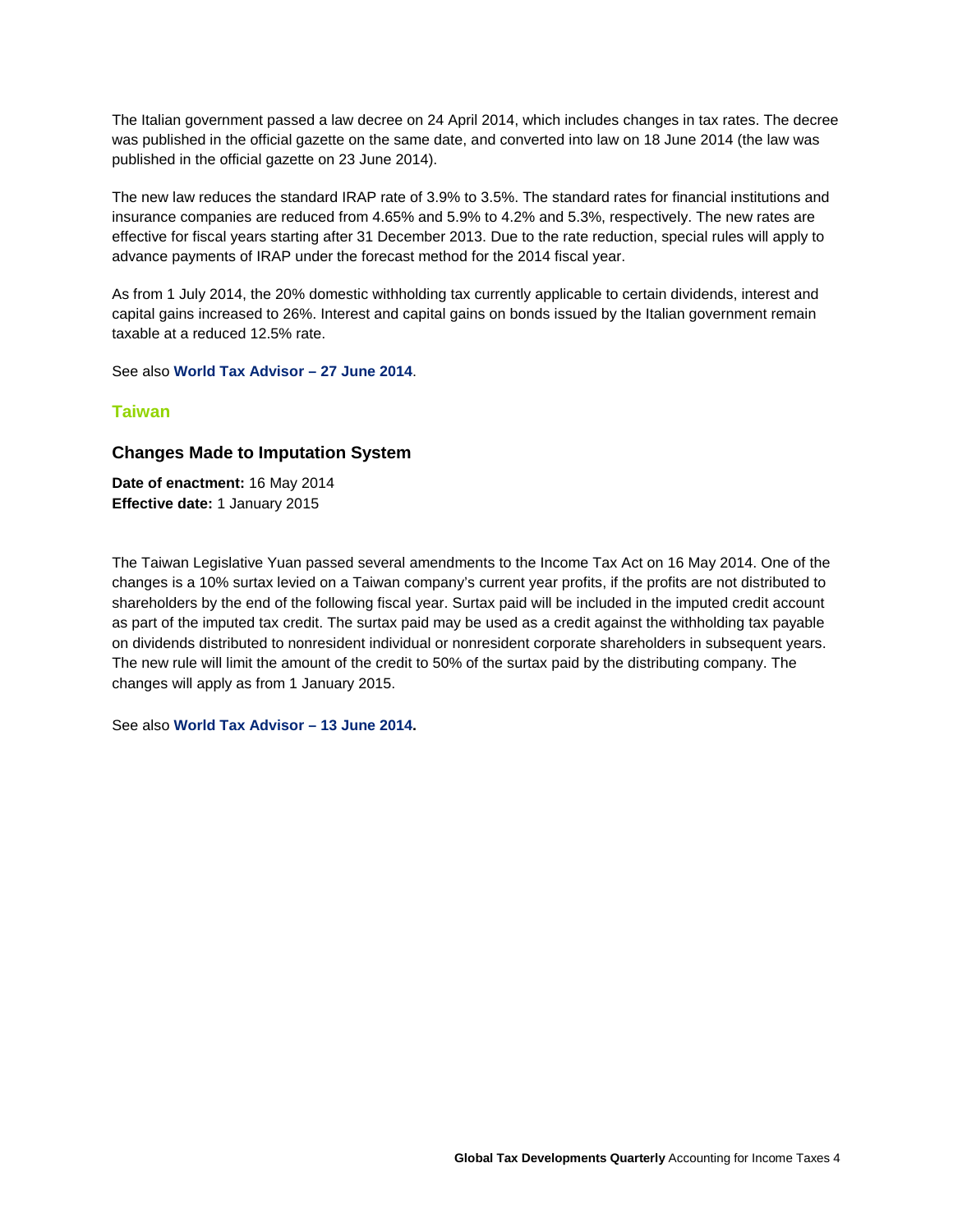# <span id="page-6-0"></span>Enacted tax law changes that are now effective: 1 April to 30 June 2014

**The following section includes a brief summary of major international income tax law changes enacted before 1 April 2014, but are first effective in the period 1 April to 30 June 2014.** 

**India**

**Ukraine**

#### **India - Interim 2014 Budget Approved**

India's "interim budget" was presented on 17 February 2014, approved by the president on 4 March 2014 after being passed by both houses of the Indian parliament, and is effective from 1 April 2014. A regular budget likely will be presented by the new government in July 2014.

The interim budget did not contain any income tax law changes, but because it did not address "sunset provisions" that expired on 31 March 2014, including the special low tax rate of 15% for certain foreign dividend income, that rate increased to the normal corporate income tax rate of 30% (although it is possible that the 15% rate will be extended on a retroactive basis when the new parliament assembles after the election). Further, since the interim budget did not address the one-time surcharge of 10% on individuals with taxable income exceeding INR 10 million, the surcharge will continue to be levied until the new government takes action to withdraw it.

See also **[World Tax Advisor –](http://www2.deloitte.com/content/dam/Deloitte/global/Documents/Tax/dtt_tax_worldtaxadvisor_140228.pdf) 28 February 2014** and **[World Tax Advisor –](http://www2.deloitte.com/content/dam/Deloitte/global/Documents/Tax/dtt_tax_worldtaxadvisor_140411.pdf) 11 April 2014.**

#### **Ukraine – New Law Included Provisions Affecting Direct and Indirect Taxes**

A law aimed at reducing the Ukrainian budget deficit and averting a fiscal crisis by increasing tax revenue and cutting government spending was signed by the president on 27 March 2014 and published on 31 March 2014. Some provisions became effective on 1 April 2014, including an 18% corporation income tax. The remainder of the tax provisions will enter into effect gradually.

See also **[World Tax Advisor –](http://www2.deloitte.com/content/dam/Deloitte/global/Documents/Tax/dtt_tax_worldtaxadvisor_140411.pdf) 11 April 2014.**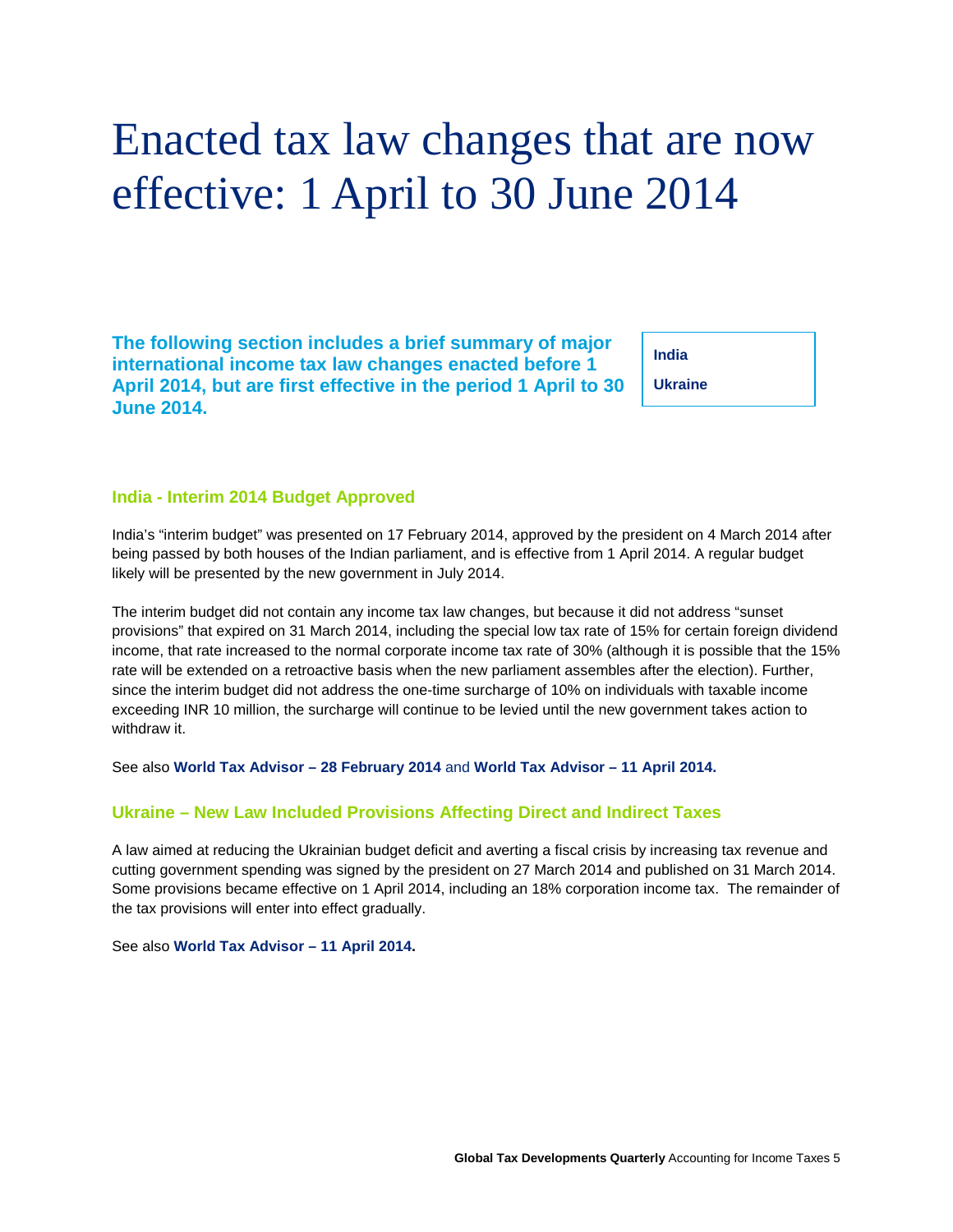# <span id="page-7-0"></span>Enacted tax law changes that are effective as from 1 July 2014

**The following section includes a brief summary of major international income tax law changes enacted before 1 April 2014, but are effective as from 1 July 2014.**

**Japan Latvia** 

### **Japan – 2014 Tax Reform Enacted**

On 20 March 2014, Japan's parliament (Diet) enacted the 2014 tax reform proposals that support the government's efforts to revitalize the economy through tax incentives aimed at encouraging investment and consumption by corporations. Along with various tax credit and special depreciation incentives, the legislation includes a provision to repeal the 10% special reconstruction corporation surtax one year earlier than originally scheduled. This will result in a reduction in the Japanese effective tax rate (e.g. the effective corporate income tax rate of a company with its headquarters in Tokyo has been reduced from approximately 38% to 35.64% for fiscal years beginning on or after 1 April 2014). The legislation also will change the way permanent establishments are taxed in Japan for fiscal years beginning on or after 1 April 2016 for corporate tax purposes and from 2017 for income tax paid by individuals.

See also **[World Tax Advisor –](http://www2.deloitte.com/content/dam/Deloitte/global/Documents/Tax/dtt_tax_worldtaxadvisor_140110.pdf) 10 January 2014.**

### **Latvia – Super Deduction for Research and Experimental Development Costs**

On 1 January 2014, the Latvian parliament revised the corporate income tax relief available for large investments and announced a new "super deduction" for certain research and development (R&D) costs.

A super deduction of 300% of applied research and experimental development costs applies as from 1 July 2014 (limited to labor costs and services of certain certified institutions); the deduction will be granted if the taxpayer maintains internal project documentation, which will need to be presented to the tax authorities upon request. The government is expected to issue regulations on R&D project documentation and compliance.

See also **[World Tax Advisor –](http://www2.deloitte.com/content/dam/Deloitte/global/Documents/Tax/dtt_tax_worldtaxadvisor_140214.pdf) 14 February 2014.**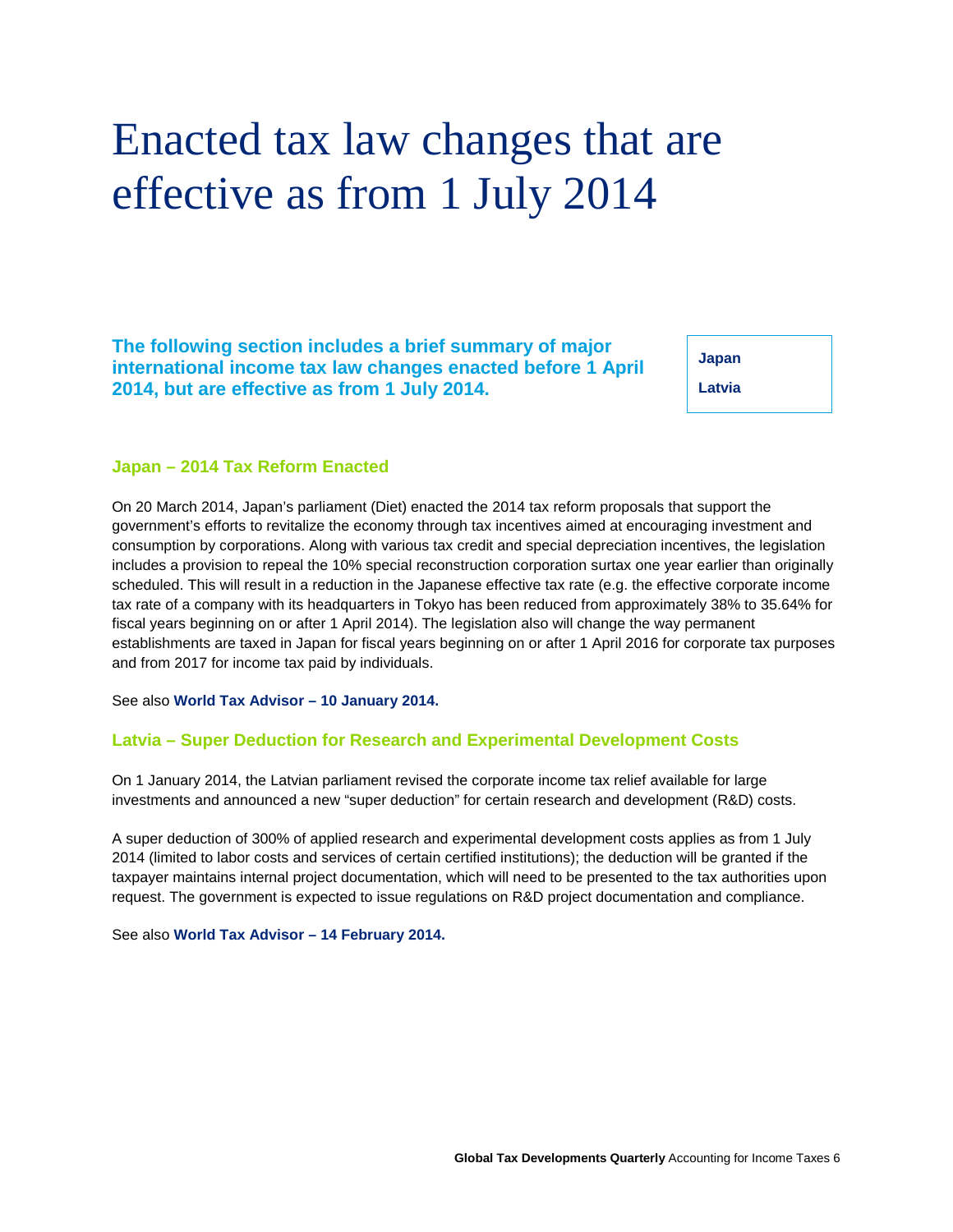# <span id="page-8-0"></span>On the horizon…

**The following developments in tax law had not yet been enacted as of 30 June 2014, but may, in certain cases, be enacted and become effective in the near future. Please follow up with your U.S. or local country tax advisor for more information.** 

# **Australia – 2014-15 Budget Announcement and Thin Capitalization Amendments Released**

The 2014-15 Australian budget, presented on 13 May 2014, generally reaffirms or refines earlier government announcements affecting cross-border business. The government is committed to reducing the corporate income tax rate by 1.5% from 1 July 2015, but also announced a reduction in the research and development tax offset. In the week leading up to the budget announcement, the government released draft legislation to implement the tightening of the thin capitalization rules and the amendments to the foreign dividend exemption that were announced as part of the 2013-14 budget.

See also **[World Tax Advisor —](http://www2.deloitte.com/content/dam/Deloitte/global/Documents/Tax/dtt_tax_worldtaxadvisor_140523.pdf) 23 May 2014.**

# **Chile – Sweeping Tax Reform Bill Presented to Congress**

Chile's new president presented a comprehensive tax reform bill to the national congress on 1 April 2014. The proposed reform—which is broader than anticipated—primarily aims to increase tax revenue to fund an extensive reform of the education system, but also is designed to provide for a more equitable distribution of the tax burden, promote investment and savings and reduce tax avoidance. Many of the proposed changes would have an effect on companies (both domestic and foreign) doing business in the country. The most important proposals include the following:

- A gradual increase in the corporate income tax rate;
- A shift from shareholder/partner taxation on a cash basis to taxation on an accrual basis;
- New restrictions on interest deductions:
- New restrictions on payments to related entities abroad;
- The introduction of controlled foreign company (CFC) rules;
- The introduction of a general anti-avoidance rule; and
- Repeal of the foreign investment statute.

The governing coalition holds a sufficient majority in congress to push the reform through, and it hopes to be able to enact the reform by October 2014. If enacted in its current form, the bill would adversely affect certain Chilean investment structures, in particular, the use of leveraged acquisitions.

**Australia Chile [Denmark](#page-9-0) [European Union](#page-9-0) [Germany](#page-9-0) [India](#page-9-0) [New Zealand](#page-9-0) [Russia](#page-10-0) [Sweden](#page-10-0) [Thailand](#page-10-0) [Ukraine](#page-10-0) [United States](#page-11-0)**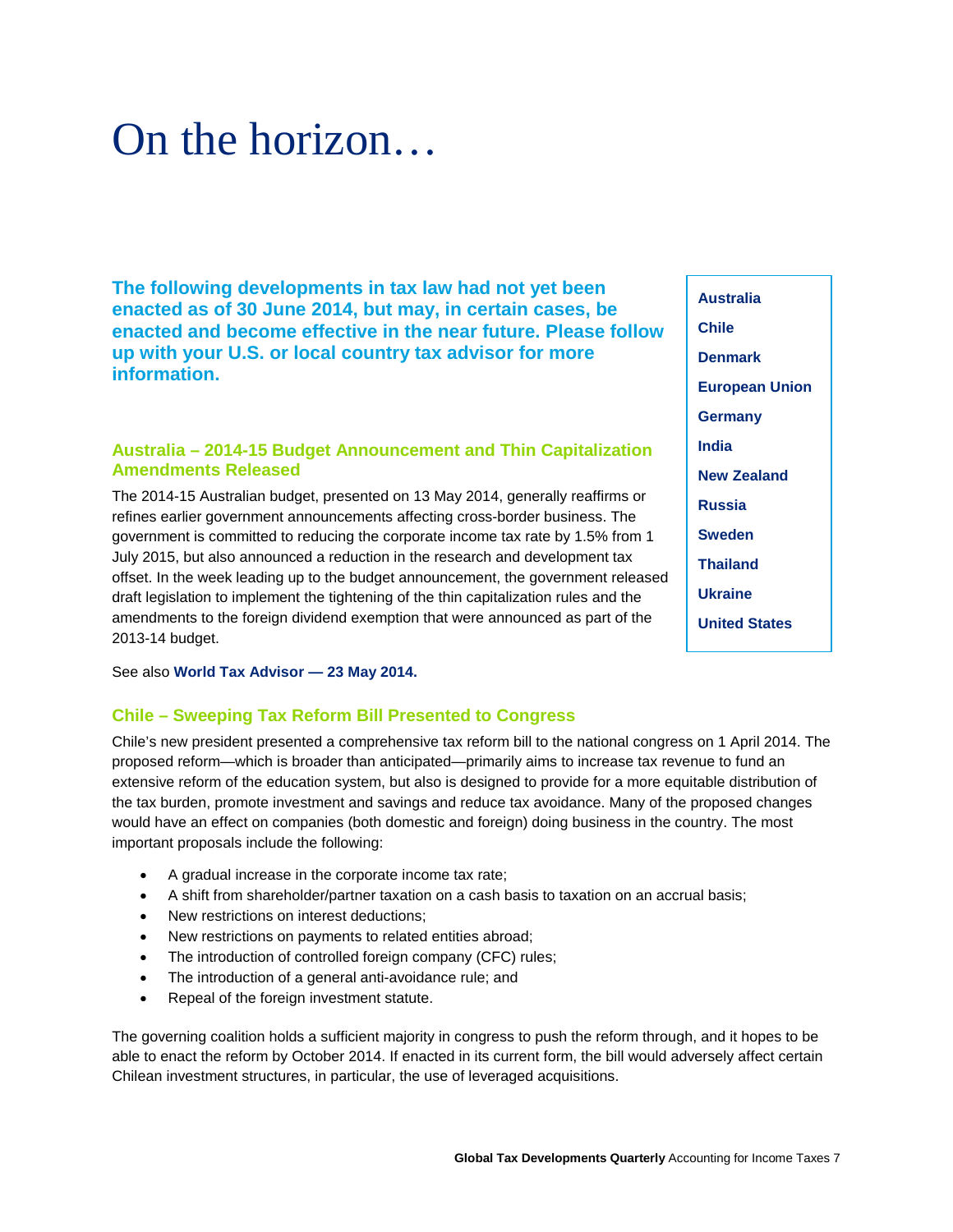<span id="page-9-0"></span>See also **[Chile Tax Alert –](http://www2.deloitte.com/content/dam/Deloitte/global/Documents/Tax/dttl-tax-alert-chile-170414.pdf) 17 April 2014** and **[World Tax Advisor —](http://www2.deloitte.com/content/dam/Deloitte/global/Documents/Tax/dtt_tax_worldtaxadvisor_140509.pdf) 9 May 2014.**

#### **Denmark – Government Proposes New Central Registry to Report Tax Losses**

Denmark's Minister of Taxation presented a new bill to parliament on 26 February 2014 that would create a central electronic registry for companies to report tax loss carryforwards. According to the bill, all corporations, associations and foundations that have limited or unlimited tax liability under the Danish Corporation Tax Act or the Funds Tax Act (including foreign companies subject to Danish taxation) would be required to electronically report all tax losses carried forward as from income year 2002. The government will establish a three-month period for companies to report losses. Failure to comply (or failure to timely report the losses) would result in forfeiture of the tax losses.

See also **[World Tax Advisor —](http://www2.deloitte.com/content/dam/Deloitte/global/Documents/Tax/dtt_tax_worldtaxadvisor_140411.pdf) 11 April 2014.**

### **European Union – Changes to Parent-Subsidiary Directive to Tackle Tax Avoidance**

At its 20 June meeting, the EU Council of Finance Ministers accepted the amendments to the EU parentsubsidiary directive related to the new anti-hybrid loan rule (and agreed to continue working on potential amendments related to a general anti-avoidance rule). The amendment to the directive closely follows the OECD's base erosion and profit shifting (BEPS) initiative. However, the European Commission has stated that there also is a need to address mismatches and anti-abuse at the EU level, taking into account existing EU legislation, and that the revision of the PSD can be an important contribution to the OECD BEPS project. Once the text of the amended directive is finalized, EU member states will have until 31 December 2015 to amend their domestic law to implement the amended directive.

See also **[World Tax Advisor —](http://www2.deloitte.com/content/dam/Deloitte/global/Documents/Tax/dtt_tax_worldtaxadvisor_140509.pdf) 9 May 2014.**

#### **Germany – Draft Decree Issued on Interpretation of Change-in-Ownership Rules**

The German tax authorities have issued a draft decree outlining their interpretation of the change-in-ownership rules. The decree is intended to update a 2008 decree and includes, for the first time, guidance on the intragroup restructuring exemption rule and the built-in gains exemption rule. The draft decree would provide guidance on some controversial aspects of the exemption rules, as well as on the allocation of profits and losses in cases involving mid-year share acquisitions. Since the decree is in draft form, it is possible that it still could be revised before being finalized.

See also **[World Tax Advisor –](http://www2.deloitte.com/content/dam/Deloitte/global/Documents/Tax/dtt_tax_worldtaxadvisor_140523.pdf) 23 May 2014**.

#### **India – Updated Version of Direct Tax Code Released**

On 1 April 2014, the government released an updated version of the Direct Tax Code for public comment (proposed to be effective as from 1 April 2015). The revised version includes several changes to the taxation of indirect transfers.

See also **[World Tax Advisor —](http://www2.deloitte.com/content/dam/Deloitte/global/Documents/Tax/dtt_tax_worldtaxadvisor_140411.pdf) 11 April 2014.**

#### **New Zealand – 2014 Budget Announced**

The 2014 budget announced on 15 May 2014 contained only a few tax-related measures, including the following: (1) measures providing that R&D start-up companies will have access to all or part of their tax losses in the form of a cash receipt, rather than carrying these losses forward, provided certain requirements are met; (2) measures to ensure that capitalized development expenditure on depreciable intangible assets (e.g. patents) is deductible over time; and (3) an allocation of NZD 132 million to the New Zealand tax authorities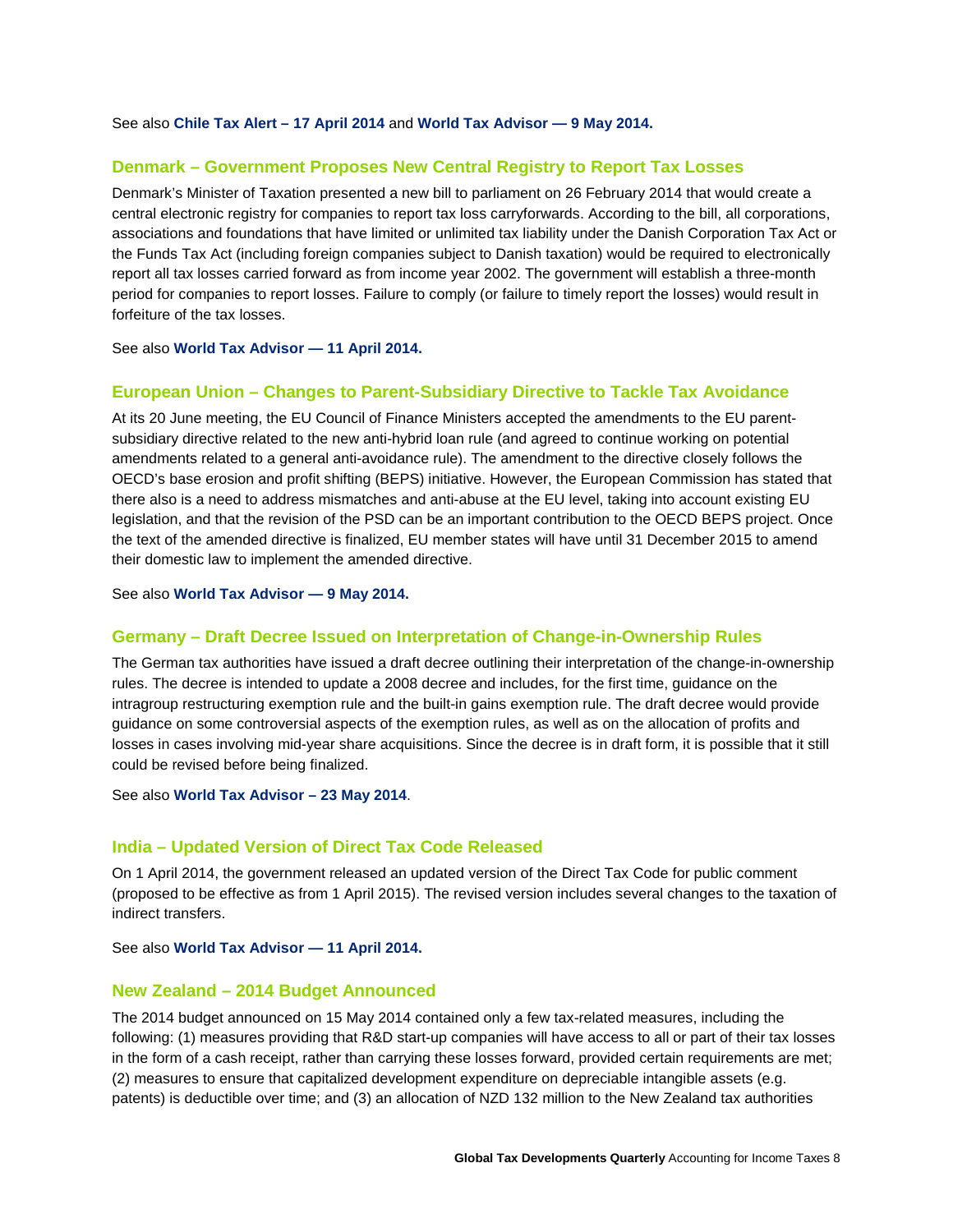<span id="page-10-0"></span>over the next five years to bolster tax compliance activities. Notably, the budget does not include any announcements relating to base erosion and profit shifting.

#### See also **[World Tax Advisor —](http://www2.deloitte.com/content/dam/Deloitte/global/Documents/Tax/dtt_tax_worldtaxadvisor_140523.pdf) 23 May 2014.**

#### **Russia – "De-Offshoring" Policy May Affect Foreign and Domestic Businesses**

Russia's national strategy for counteracting tax abuse, referred to as "de-offshoring of the economy," likely will have a significant impact on both domestic and foreign groups of companies. The government intends to take a multi-pronged approach to tax avoidance and evasion and to ensuring that the ownership structures of Russian companies are more transparent. To this end, in February 2014, the government announced a detailed plan to counteract the off-shoring of the Russian economy, and announced legislative measures and deadlines to adopt the necessary laws. A series of draft laws related to de-offshoring are expected to be submitted to the State Duma before the end of 2014. The first draft law, which would amend the tax code, was presented by the Ministry of Finance and published on its website on 18 March 2014. This first wave of proposed measures includes the introduction of a new corporate residence rule, a controlled foreign company (CFC) regime and new rules on the indirect disposal of Russian real estate-rich companies. The draft law is expected to take effect as from 2015. Numerous other changes to Russian tax law are likely.

See also **[World Tax Advisor —](http://www2.deloitte.com/content/dam/Deloitte/global/Documents/Tax/dtt_tax_worldtaxadvisor_140425.pdf) 25 April 2014.**

### **Sweden – Committee on Corporate Taxation Proposed Changes to Corporate Tax Rules**

Sweden's committee on corporate taxation released a report on 12 June 2014 that includes recommendations for a new corporate taxation system. The committee's report includes two alternative proposals that address the deduction of interest expense and other financial costs: a main proposal and an alternative. The report also includes a number of other proposals for changes to the tax legislation.

The report now will be referred for consideration to relevant bodies (e.g. central government agencies, special interest groups, local government authorities, etc.), whose feedback will allow the government to gauge the level of support for the proposals. The process is further complicated by the fact that there will be an election in September 2014. It is uncertain how (and if) any of the proposals will be accepted by the government and ultimately presented to the parliament for adoption. It is, however, expected that there will be some changes to the tax legislation concerning interest deductions with effect from 1 January 2016.

### See also **[Sweden Tax Alert —](http://www2.deloitte.com/content/dam/Deloitte/global/Documents/Tax/dttl-tax-alert-sweden-170614.pdf) 17 June 2014.**

### **Thailand – Corporate Tax Rate Proposed**

The Director-General of the Revenue Department has proposed to the Minister of Finance to extend the 20% corporate income tax rate for an additional year after the rate expires at the end of the 2014 accounting period. If approved by the Ministry, the proposals will be forwarded to the cabinet for review.

See also **[World Tax Advisor —](http://www2.deloitte.com/content/dam/Deloitte/global/Documents/Tax/dtt_tax_worldtaxadvisor_140523.pdf) 23 May 2014.**

#### **Ukraine – Potential Overhaul of Tax Code and Introduction of Tax Amnesty**

The Ukrainian government is considering two tax initiatives; the enactment of either (or both) of the initiatives would be a significant development in domestic taxation.

The first initiative would provide a comprehensive overhaul of the Ukrainian Tax Code to simplify tax compliance, reduce the gap between financial and tax accounting principles and reduce the overall number of taxes by abolishing some duties and fees applicable only to specific industries. Apart from these general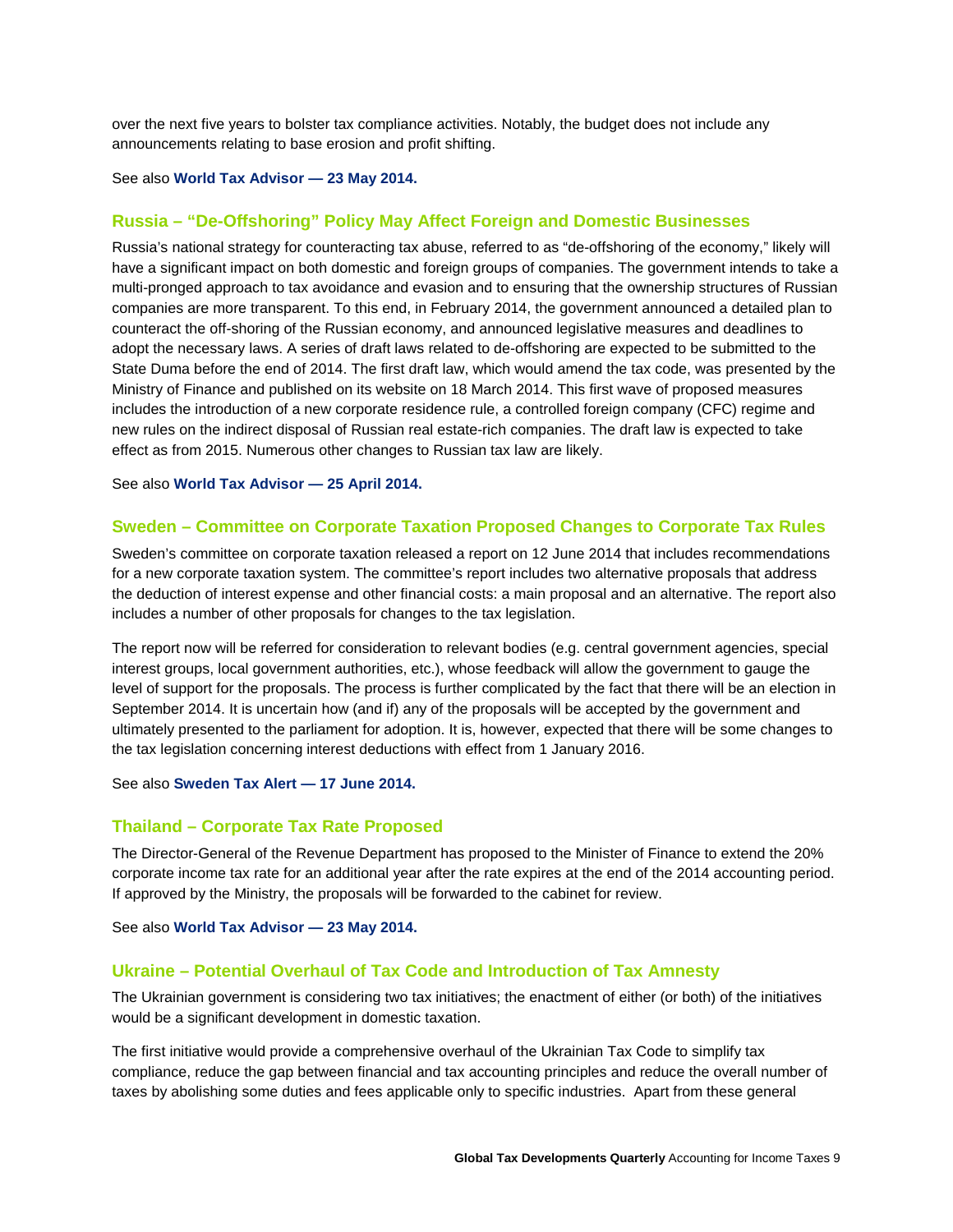<span id="page-11-0"></span>concepts, very few details of the proposed changes are available to general public, since the reform still is at the design stage. It is too soon to tell how long the public discussion stage will last and when (or if) the changes will be enacted.

The second initiative is a tax amnesty, also known domestically as a "tax compromise," which would apply for corporate income tax and VAT purposes. The government would encourage taxpayers to openly declare tax liabilities that were underpaid during tax years 2011-2013 as a result of tax avoidance schemes. To benefit from the amnesty, taxpayers would have to pay 15% of the "avoided" tax liabilities to the state budget. In return, the government would prohibit the tax authorities from: (i) initiating tax audits of such taxpayers for the three most recent tax years; and (ii) charging any fines or initiating a criminal prosecution against taxpayers that agree to the tax compromise.

This bill to create the tax amnesty has passed its first hearing in the parliament. However, significant controversy surrounds the draft law, which could delay its enactment.

Both initiatives have the potential to affect a significant number of Ukrainian taxpayers, and businesses operating in the Ukraine are closely monitoring their progress.

# **United States – Bills Extend Scope of Section 7874**

On 20 May 2014, House Ways and Means Committee Ranking Member Sander Levin (D-Mich.) introduced the "Stop Corporate Inversions Act of 2014;" similar legislation was introduced in the Senate. Both bills would make changes to the anti-inversion rules in Internal Revenue Code section 7874.

The prospects for enactment of the bills are uncertain. House and Senate Republicans have so far shown little appetite for addressing inversions outside the context of a fundamental tax reform plan that lowers corporate tax rates and embraces a territorial system for taxing income of U.S. multinationals. Moreover, Congress has a mixed record when it comes to proposing and approving legislation with a retroactive effective date. When that happens, it is generally in a circumstance in which the chairmen of both tax writing committees are committed to that approach, a consensus that does not exist at this time.

However, this is an issue that needs to be followed closely. An increase in the number of companies inverting could put additional political pressure on Congress to act. Further, Congress has two must-pass tax bills this year (the highway trust funds will need to be replenished this summer and the extenders bill is expected to be addressed later in 2014), and Senate Democrats may seek to force votes on the issue of inversions by concurrently proposing anti-inversion legislation as a revenue raiser to offset the cost of these two must-pass tax bills.

See also **[United States Tax Alert –](http://www2.deloitte.com/content/dam/Deloitte/global/Documents/Tax/dttl-tax-alert-united-states-210514.pdf) 21 May 2014**.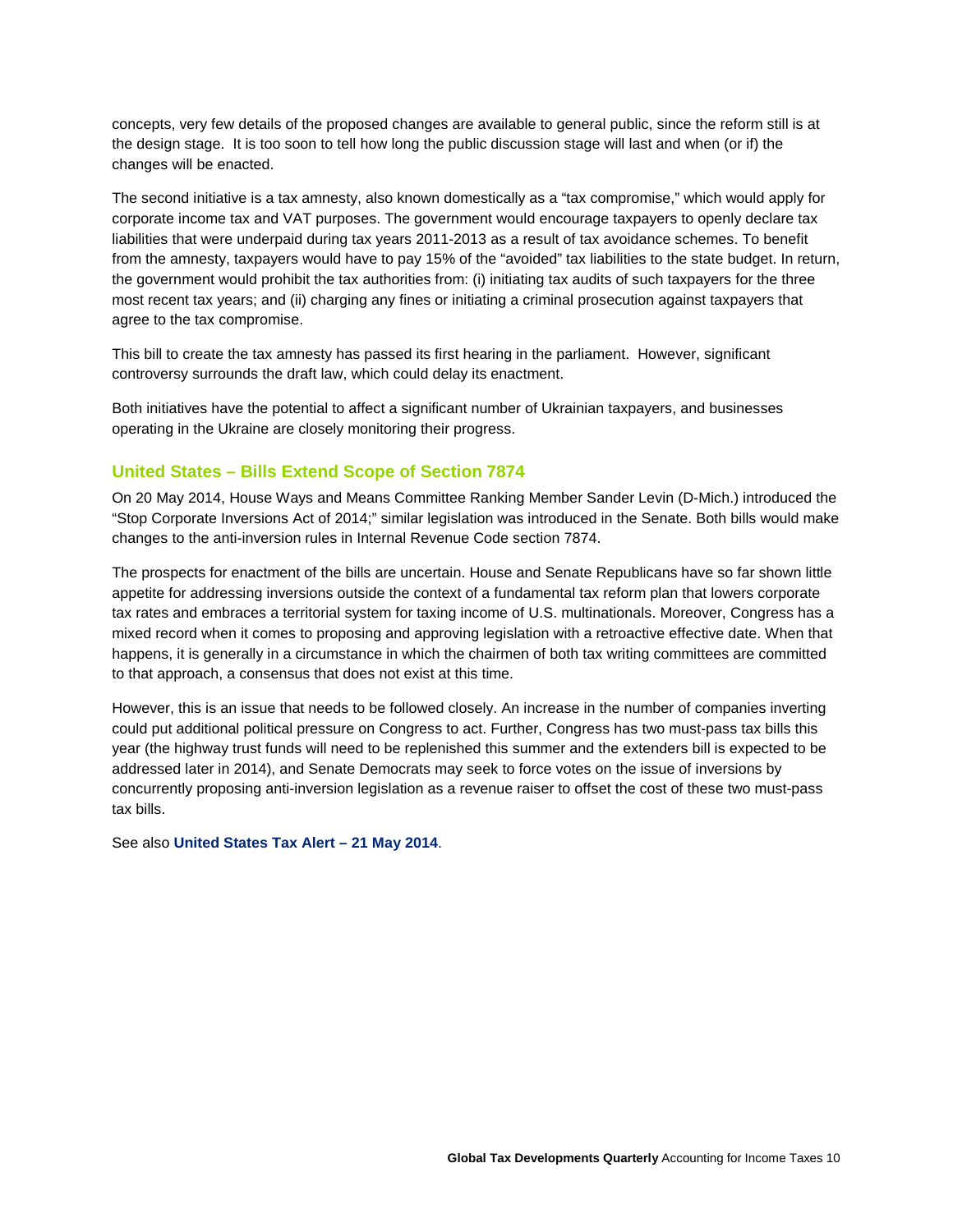# <span id="page-12-0"></span>Did you know?

**The following section contains information that may be relevant at the date of publication.** 

### **Belgium – Notational Interest Deduction and Foreign Permanent Establishments**

On 18 April 2014, the Belgian tax authorities issued a circular regarding the consequences of the decision of the Court of Justice of the European Union (CJEU) in *Argenta Spaarbank*. The CJEU held that the Belgian rules on the notional interest deduction (NID), involving a difference in treatment between assets of a permanent establishment (PE) or immovable property situated in an EEA country (Iceland, Liechtenstein or Norway) other than Belgium and assets of a PE or immovable property situated in Belgium, violated the freedom of establishment principle in the Treaty on the Functioning of the European Union (TFEU). The assets of a PE or immovable property situated in Belgium were proportionally not taken into account in determining the amount of equity capital for which the NID is available.

Meanwhile, the legislature amended the Income Tax Code 1992 to the effect that, as from assessment year 2014, assets of a PE in an EEA country or in countries with which Belgium has concluded a tax treaty are taken into account in determining the equity capital.

The remaining issue for the government and tax authorities was how the CJEU decision should be applied in respect of previous assessment years. The circular clarifies that taxpayers could file a notice of objection or a request for automatic relief. The first request must be filed within six months as of the date of the notice of assessment, but the latter request can be filed within five years as of 1 January of the year in which the tax was assessed. Pending administrative and judicial cases must be congruent with the CJEU

decision. In respect of the manner in how the actual amount of the NID should be calculated, the circular refers to the new method, thus in some cases limiting the deduction.

See also **[Belgium Circular](https://www.km.deloitteresources.com/sites/live/tax/_layouts/DTTS.DR.KAMDocumentForms/KAMDisplay.aspx?List=aecb8f44-b666-4a5d-97ab-452c5ee7648f&ID=11618) – 23 May 2014**.

**Belgium [Brazil](#page-13-0) [Canada](#page-14-0) [China](#page-14-0) [Denmark](#page-14-0) [European Union](#page-14-0) [Finland](#page-16-0) [France](#page-16-0) [Germany](#page-16-0) Hong [Kong](#page-17-0) [India](#page-17-0) [Ireland](#page-18-0)  [Japan](#page-18-0) [Luxembourg](#page-18-0) [Mexico](#page-19-0) [Norway](#page-19-0) [OECD](#page-19-0)  [Peru](#page-20-0) [Switzerland](#page-20-0) [Taiwan](#page-20-0) [United](#page-21-0) States**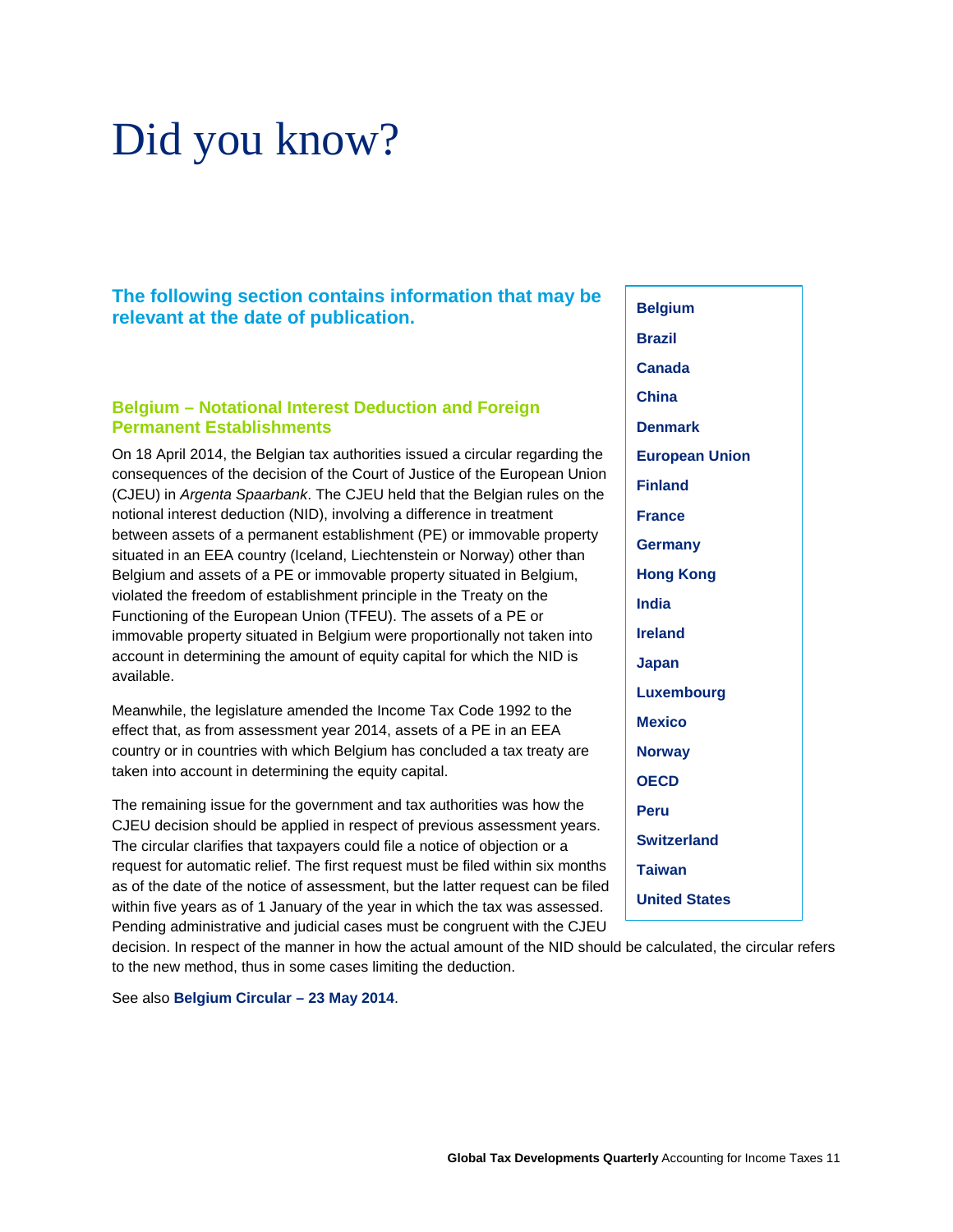# <span id="page-13-0"></span>**Brazil – Financial Transactions Tax on Short-Term Loan Transactions Revised Again**

The Brazilian government published a decree on 4 June 2014 that revises the definition of "short-term" for purposes of inbound loans and offshore bond issues (overseas debt) from 360 days to 180 days. The decree is effective as from the date of publication.

As a result of the new decree, Brazilian companies that enter into direct loans (whether or not intercompany) or issue bonds in the market, with a maturity period of less than 180 days, will be subject to the financial transactions tax (IOF) at a rate of 6%. The IOF is assessed at the time the foreign currency is converted into Brazilian Reais. The new rule also applies to "simultaneous foreign exchange transactions" (in which there is no effective cash exchange).

See also **[Brazil Tax Alert –](http://www2.deloitte.com/content/dam/Deloitte/global/Documents/Tax/dttl-tax-alert-brazil-050614.pdf) 5 June 2014**.

#### **Brazil – Switzerland Moved from Black List to Gray List Status**

The Brazilian tax authorities published guidance on 20 June 2014 that removes Switzerland from the list of tax haven jurisdictions (black list), but includes certain Swiss corporate regimes on the list of privileged tax regimes (gray list). The guidance also removes Hungarian limited liability companies (Kft companies) from the gray list.

The tax consequences of inclusion on the gray list are less severe than those of inclusion on the black list. Due to Switzerland's suspension status, transactions between Brazilian and Swiss entities have not been deemed to fall within the scope of the black or gray lists until now. In practice, the retroactive effect of the guidance may result in a restricted thin capitalization limit and a mandatory transfer pricing analysis, even for transactions with unrelated parties, which could result in unexpected issues for taxpayers. Additionally, since Brazil has not concluded a tax treaty with Switzerland, lower withholding tax rates would not be available.

The removal of Hungarian Kfts from the gray list should reduce the transfer pricing and thin capitalization requirements that apply to transactions with these entities.

See also **[World Tax Advisor –](http://www2.deloitte.com/content/dam/Deloitte/global/Documents/Tax/dtt_tax_worldtaxadvisor_140627.pdf) 27 June 2014**.

# **Brazil – Tax Authorities Revised View on Tax Treatment of Payments for Technical Services / Assistance**

The Brazilian tax authorities issued guidance on 20 June 2014 in which they revised their position on the withholding tax treatment of payments made abroad for technical services and technical assistance in cases where a tax treaty is applicable.

The new guidance clarifies that the tax treatment of payments made by a Brazilian person to a nonresident entity or individual for the provision of technical services or technical assistance, regardless of whether there is an accompanying transfer of technology, must be determined in accordance with an applicable tax treaty, as follows: 1) where a treaty provides that a payment for technical services and technical assistance should be treated as royalties and the treaty allocates taxing rights to Brazil, the payment should be subject to withholding tax under the royalties article regardless of whether there is an accompanying transfer of technology; 2) where 1) does not apply and the technical services or technical assistance are related to the technical skills of a person or group of persons, and the treaty allocates taxing rights to Brazil, the payment should be taxed in accordance with the independent personal services article; and 3) in all other cases, the payment should be subject to the treatment in the business profits article.

See also **[Brazil Tax Alert](http://www2.deloitte.com/content/dam/Deloitte/global/Documents/Tax/dttl-tax-alert-brazil-270614.pdf) – 27 June 2014**.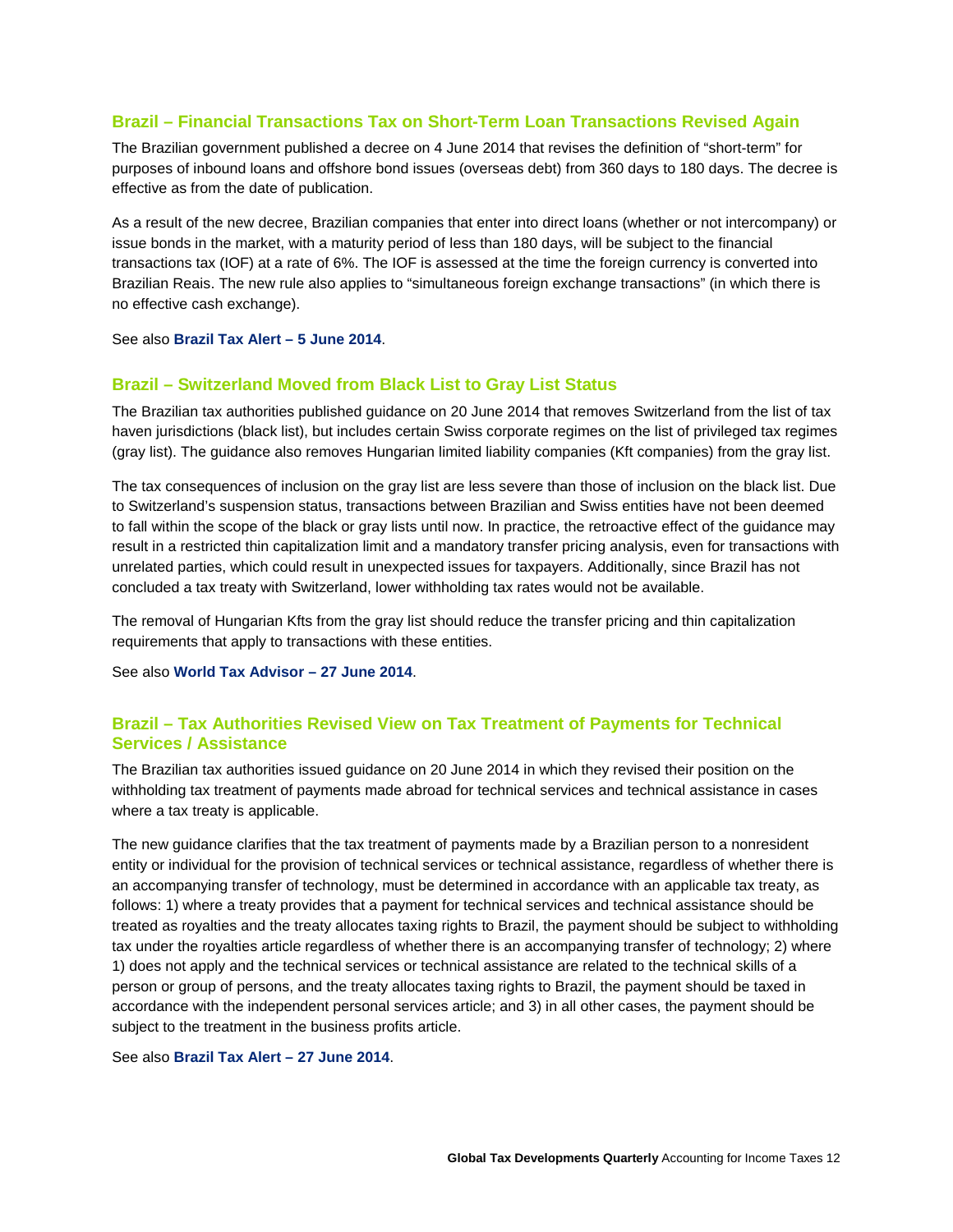# <span id="page-14-0"></span>**Canada – FCA Limits Scope of Foreign Affiliate Anti-Avoidance Rule**

For many years, the Canada Revenue Agency (CRA) has maintained that paragraph 95(6)(b) of the Income Tax Act (Act) is a broad anti-avoidance rule that can be applied to many transactions involving the acquisition or disposition of shares of a foreign affiliate of a Canadian taxpayer as part of a tax-advantageous structure. Most tax advisors maintained that the scope of the rule should be limited to the manipulation of foreign affiliate or controlled foreign affiliate status. On 23 April 2014, the Federal Court of Appeal strongly supported the latter interpretation in its decision in The *Queen v. Lehigh Cement Limited and The Queen v. CBR Alberta Limited (Lehigh)*. This should ease concerns raised by the previous Tax Court of Canada decision and constrain the CRA's ability to assess the provision in a broad range of circumstances.

This decision confines the scope of paragraph 95(6)(b) to situations where the status of a nonresident corporation is manipulated, similar to the example in the technical notes. Related transactions, such as borrowing to make an investment in a foreign affiliate, should have no relevance. The uncertainty created by the tax court decision has been addressed, both in terms of the potentially broad application of the rule to many common transactions and the difficulty of discerning a reasonable alternative transaction for determining the "tax otherwise payable" if the transaction was not undertaken.

See also **[Canada Tax Alert –](http://www2.deloitte.com/content/dam/Deloitte/global/Documents/Tax/dttl-tax-alert-canada-250414.pdf) 25 April 2014**.

# **China – Guidance Issued on Determination of Beneficial Owner in Entrusted Investment Structures**

China's State Administration of Taxation (SAT) issued guidance on 21 April 2014 (Bulletin No. 24) that contains supplementary rules on determining beneficial owner status in "entrusted investment" structures and that clarifies previous SAT guidance on tax treaties issued since 2009. Bulletin 24 is effective as from 1 June 2014, and applies to any cases that commenced before this date that are yet to be settled. With the emergence of various investment structures for offshore funds to invest into China, the SAT hopes to clarify the determination of beneficial ownership for certain common investments, and Bulletin 24 thus provides welcome guidance.

See also **[World Tax Advisor –](http://www2.deloitte.com/content/dam/Deloitte/global/Documents/Tax/dtt_tax_worldtaxadvisor_140523.pdf) 23 May 2014**.

# **Denmark – National Tax Board Issues Favorable Ruling on PE and Anti-Avoidance Rules**

Denmark's National Tax Board published a binding ruling on 25 March 2014, in which it confirmed that foreign owners investing though a Danish partnership (P/S) did not have a PE in Denmark and that the P/S was not taxable under Danish tax law. In another recent ruling, the National Tax Board held that foreign owners investing through a Danish limited partnership (K/S) did have a PE in Denmark, because (among other reasons) the general assembly was held at the premises of a Danish management company.

Further, under Denmark's anti-avoidance rules, a Danish P/S or K/S may be subject to normal Danish corporate taxation if the foreign owner considers the Danish entity as nontransparent or if the foreign owner is a tax resident outside the EU and the country of residence has not concluded a tax treaty with Denmark that contains tax relief for outbound dividends.

See also **[Denmark Tax Alert –](http://www2.deloitte.com/content/dam/Deloitte/global/Documents/Tax/dttl-tax-alert-denmark-120414.pdf) 12 April 2014**.

# **European Union – Netherlands Requested to End Discriminatory Taxation of Dividend Distributions to Insurance Companies**

The European Commission has requested that the Netherlands end the discriminatory taxation of dividends received on shares held by insurance companies established in another EU member state or in an EEA country (Iceland, Liechtenstein or Norway). The Commission announced on 16 April 2014 that it sent the Netherlands a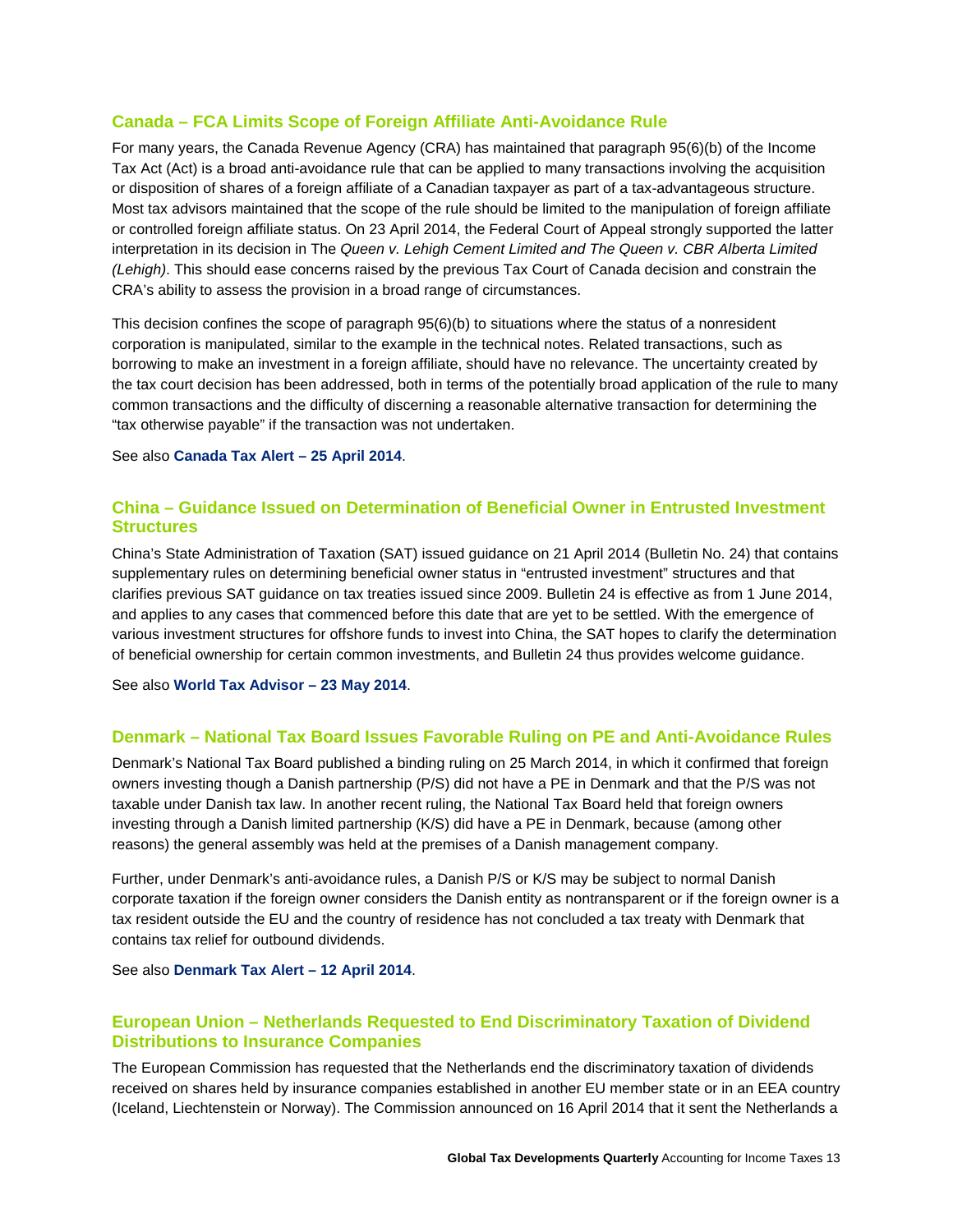reasoned opinion (i.e. the second stage of the infringement procedure under the Treaty on the Functioning of the European Union (TFEU)) on the issue.

The Netherlands has two months to respond to the European Commission's request; otherwise, the Commission can refer the case to the CJEU.

This is a new dividend taxation issue in an EU context. Although many cases on inbound or outbound dividends already have been referred to the CJEU (either under a preliminary ruling request or as a result of an infringement procedure) and obvious restrictions have been removed from the domestic tax law of various EU member states, the current pending infringement procedure involves a somewhat less obvious form of discrimination. The different treatment of foreign insurance companies in this case mainly is a result of the fact that the Netherlands does not have any right to levy corporate income tax on foreign insurance companies and, therefore, such companies cannot benefit from a deduction. The CJEU, however, has tended to take the position that the taxation of dividends in any cross-border situation cannot be higher than the taxation of dividends in a comparable domestic situation.

See also **[World Tax Advisor –](http://www2.deloitte.com/content/dam/Deloitte/global/Documents/Tax/dtt_tax_worldtaxadvisor_140425.pdf) 25 April 2014**.

# **European Union – CJEU Declares Netherlands Dividend Withholding Tax Compatible with EU Law**

The CJEU issued a decision on 5 June 2014, concluding that the imposition of Dutch withholding tax on dividend distributions by a Dutch company to its 100% parent company resident in the (former) Netherlands Antilles is compatible with the free movement of capital principle in the Overseas Country and Territory (OCT) Decision. The immediate effect of the CJEU decision is that, subject to EU requirements relating to the proportionality principle, the Netherlands may levy dividend withholding tax on payments made to parent companies in the (former) Netherlands Antilles. The CJEU seems to be contradicting its earlier case law, in which it did apply the free movement of capital in the TFEU. Although those cases involved the relationship between an OCT and a non-related EU member state, it would appear that the qualification of an OCT as a third country should apply where the relationship concerned involves a related EU member state. However, as a result of the CJEU decision, an OCT can be treated differently in relation to a related or non-related EU member state.

See also **[European Tax Alert –](http://www2.deloitte.com/content/dam/Deloitte/global/Documents/Tax/dttl-tax-alert-eu-050614.pdf) 5 June 2014**.

# **European Union – CJEU Rules Netherlands Fiscal Unity Regime Incompatible with EU Law**

The CJEU issued a decision on 12 June 2014, concluding that the fiscal unity regime in the Netherlands Corporate Income Tax Act is incompatible with the freedom of establishment principle in the TFEU and that there is no valid justification for the regime. The Netherlands Ministry of Finance has not yet announced whether or how the fiscal unity decree will be amended. In principle, however, a fiscal unity now will be extended to include indirectly held Dutch resident entities with an EU connecting company, regardless of whether the connecting company is a joint parent or an intermediary company. Whether the principles of the CJEU decision also will be extended to situations in which the connecting company is a third country (i.e. a non-EU) resident entity is uncertain, although it appears unlikely.

See also **[European Tax Alert –](http://www2.deloitte.com/content/dam/Deloitte/global/Documents/Tax/dttl-tax-alert-eu-120614.pdf) 12 June 2014**.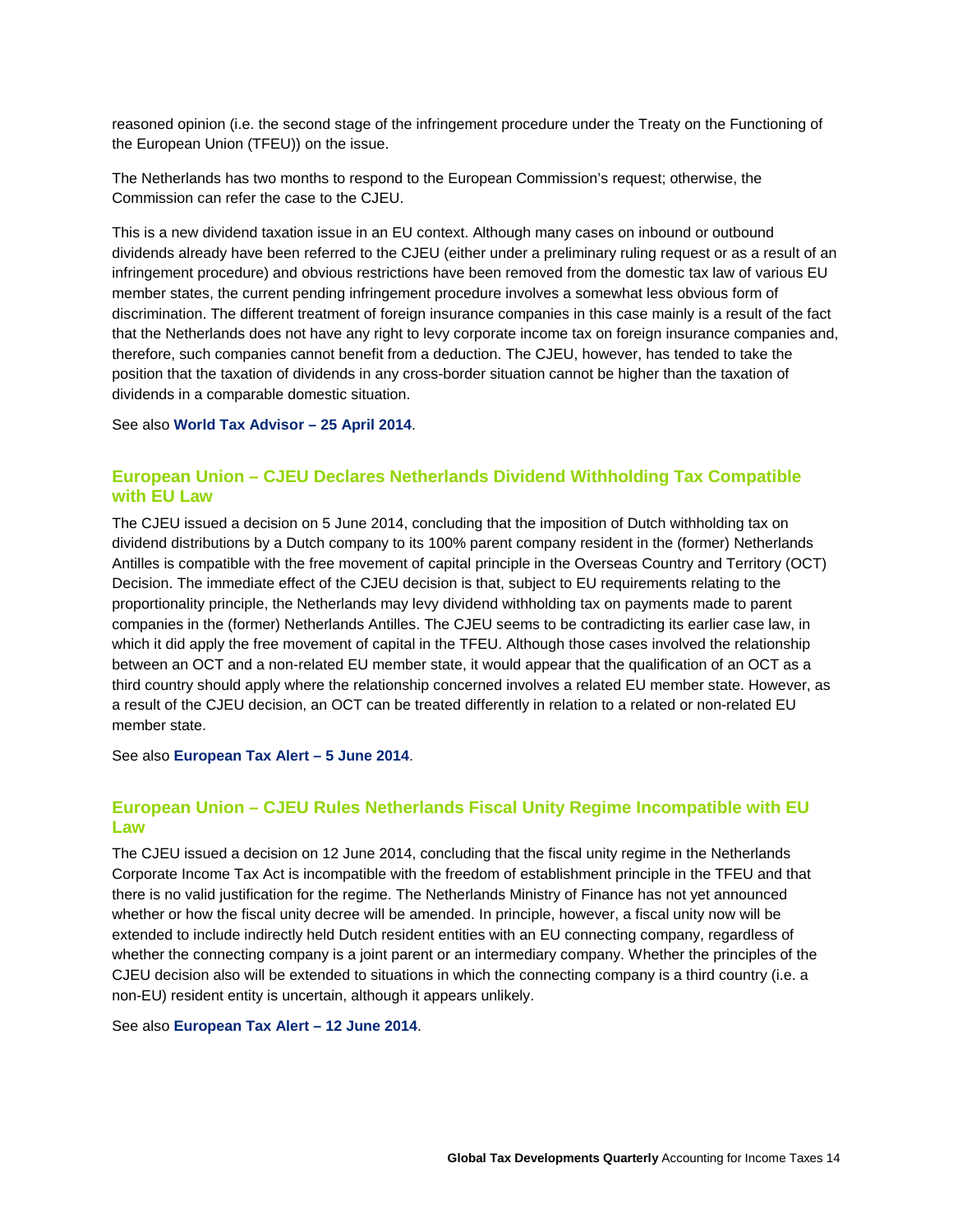# <span id="page-16-0"></span>**Finland – Government Publishes Action Plan to Combat International Tax Avoidance**

The Finnish government published its plan for an action program to combat international tax avoidance on 8 May 2014. Some aspects of the program are built on international cooperation, while others seek to develop domestic legislation. There are five focus areas:

- Securing the tax base and preventing harmful tax competition;
- Improving tax controls and exchange of information;
- Promoting transparency of information;
- Addressing issues related to public procurement; and
- Cooperating with developing countries on tax matters.

See also **[World Tax Advisor –](http://www2.deloitte.com/content/dam/Deloitte/global/Documents/Tax/dtt_tax_worldtaxadvisor_140523.pdf) 23 May 2014**.

# **France – Tax Authorities Issue Draft Comment on Anti-Hybrid Rule**

On 15 April 2014, the French tax authorities (FTA) issued draft comments on the new anti-hybrid rule that limits the deductibility of interest paid to related entities. Although the comments do not resolve all issues relating to the anti-hybrid rule, they provide some welcome clarifications.

Under the anti-hybrid rule, interest paid by a French entity on a loan granted by an affiliated French or nonresident company is nondeductible for French corporate income tax purposes if the borrower is unable to show that the interest is subject to tax at the level of the recipient company at a rate equal to at least 25% of the tax that would have been due under the normal French rules. If the lender is not "domiciled or established" in France, the taxation of interest it receives must be equal to at least 25% of the corporate tax liability that would have been due in France had the company been domiciled or established in France.

Although initially drafted to target "hybrid instruments," i.e. instruments that qualify as debt in France but that are regarded as equity in the country in which the lender is resident, it now appears that the scope of the provision is broader and applies to interest expense where the corresponding interest income is not taxed or is taxed at a low rate, regardless the form of the debt instrument. The rule is applicable retroactively to interest incurred during the fiscal year ended since 25 September 2013, irrespective of the date the loan was granted.

The anti-hybrid rule represents France's first concrete step to give effect to the OECD base erosion and profit shifting (BEPS) project (action No. 2).

#### See also **[France Tax Alert](http://www2.deloitte.com/content/dam/Deloitte/global/Documents/Tax/dttl-tax-alert-france-170414.pdf) – 17 April 2014**.

# **Germany – Federal Government Asked to Fight Aggressive Tax Planning**

The upper house of the German parliament adopted a resolution on 23 May 2014 that requests the federal government to introduce additional measures against aggressive tax planning by multinational companies. The initiative includes three areas in which the federal government is requested to take action:

- Introduce additional measures against the creation of nontaxed income ("white income" that is not taxed in the country of the recipient) and double-dip strategies that allow taxpayers to deduct expenses multiple times in international structures. In addition, measures are requested against hybrid companies and hybrid instruments.
- Put additional effort into the implementation of the common consolidated corporate tax base project at the EU level, and into initiatives to harmonize the corporate tax rates within the EU.
- Support an EU initiative introducing a disclosure and registration obligation for reportable transactions at an EU level, and to introduce domestic rules for reportable transactions in the near future.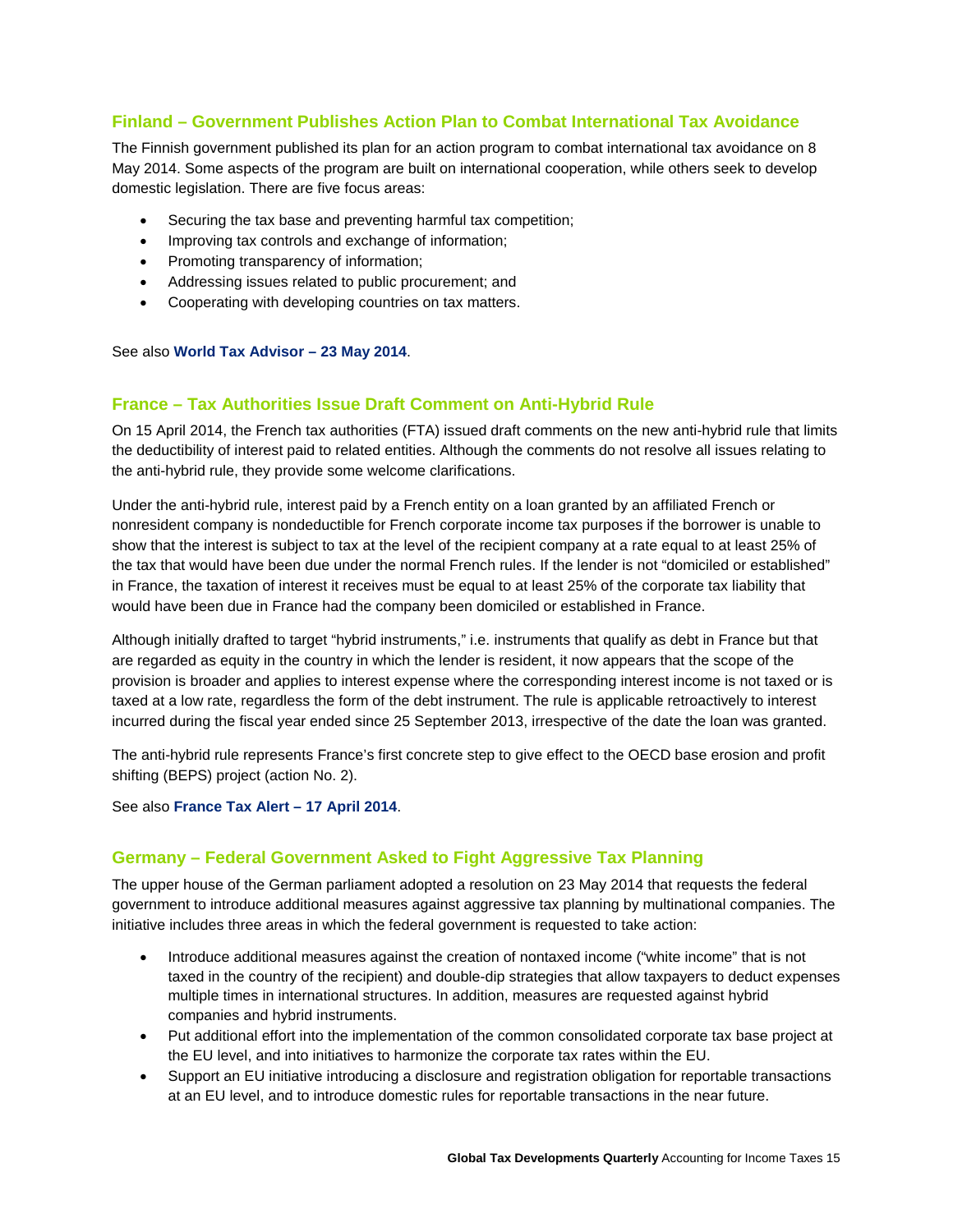<span id="page-17-0"></span>See also **[World Tax Advisor –](http://www2.deloitte.com/content/dam/Deloitte/global/Documents/Tax/dtt_tax_worldtaxadvisor_140613.pdf) 13 June 2014**.

### **Germany – Substantial Changes to Investment Taxation System Enacted**

The Alternative Investment Fund Managers (AIFM) Tax Adaption Act, enacted by the German legislature on 24 December 2013, introduces substantial changes to the scope of the Investment Tax Act (GITA) and is expected to have a significant impact on the taxation of German investors in various regulated and unregulated fund schemes.

The scope of the GITA has been extended beyond open-ended investment fund schemes to encompass basically all collective investment schemes. Special tax rules are provided for German investors in Undertakings for the Collective Investment of Transferable Securities (UCITS) funds (i.e. all undertakings for collective investment in transferable securities regulated under the European UCITS Directive) and Alternative Investment Funds (AIF) (i.e. collective investment undertakings that raise capital from a number of investors, with a view to investing it in accordance with a defined investment policy for the benefit of those investors, and which are not enterprises operating outside the financial sector). Certain unregulated companies, including certain holding companies, private pension scheme securitization vehicles, family offices, entities and certain tax-exempt organizations are outside the scope of the GITA.

See also **[World Tax Advisor –](http://www2.deloitte.com/content/dam/Deloitte/global/Documents/Tax/dtt_tax_worldtaxadvisor_140411.pdf) 11 April 2014**.

#### **Hong Kong – New Companies Ordinance Introduces Court-Free Amalgamations**

Hong Kong's new Companies Ordinance (New CO), which became effective on 3 March 2014, includes a broad range of measures designed to enhance corporate governance, ensure better regulation, facilitate business and modernize the law itself. Among the measures to facilitate business reorganizations, the New CO introduces a new concept of amalgamation under court-free procedures.

Under the New CO court-free amalgamation procedure, intragroup amalgamations can be carried out without having to involve a court (however, amalgamations that are more complicated still should be pursued under the court-sanctioned procedure). All of the amalgamating companies in a court-free amalgamation must be incorporated in Hong Kong and must be companies limited by shares within the same group. An "amalgamating company" is a company that is the subject of an amalgamation proposal; once the amalgamation is completed, the single continuing entity is referred to as the "amalgamated" company.

The New CO introduces the concept of court-free amalgamations as a way to reduce business costs of intragroup restructuring. However, there are uncertainties regarding the tax treatment, and unless relevant tax provisions are introduced in the Inland Revenue Ordinance or guidance is issued by the Inland Revenue Department, undesirable tax issues could result in significant costs that inhibit the purpose envisaged in the New CO.

See also **[World Tax Advisor –](http://www2.deloitte.com/content/dam/Deloitte/global/Documents/Tax/dtt_tax_worldtaxadvisor_140411.pdf) 11 April 2014.**

### **India – Court Rules Secondment Gives Rise to FTS and Service PE**

In a decision issued on 25 April 2014 (Centrica India Offshore Pvt. Ltd), on an appeal of a ruling from India's Authority for Advance Rulings (AAR), the Delhi High Court held that reimbursements of salaries by an Indian company to overseas entities in relation to the secondment of employees would qualify as fees for technical services (FTS) under India's tax treaties with the UK and Canada. At the same time, the court rejected the Indian company's arguments that no service PE existed for the overseas entities, thereby implicitly confirming the ruling of the AAR to the effect that such a PE did exist.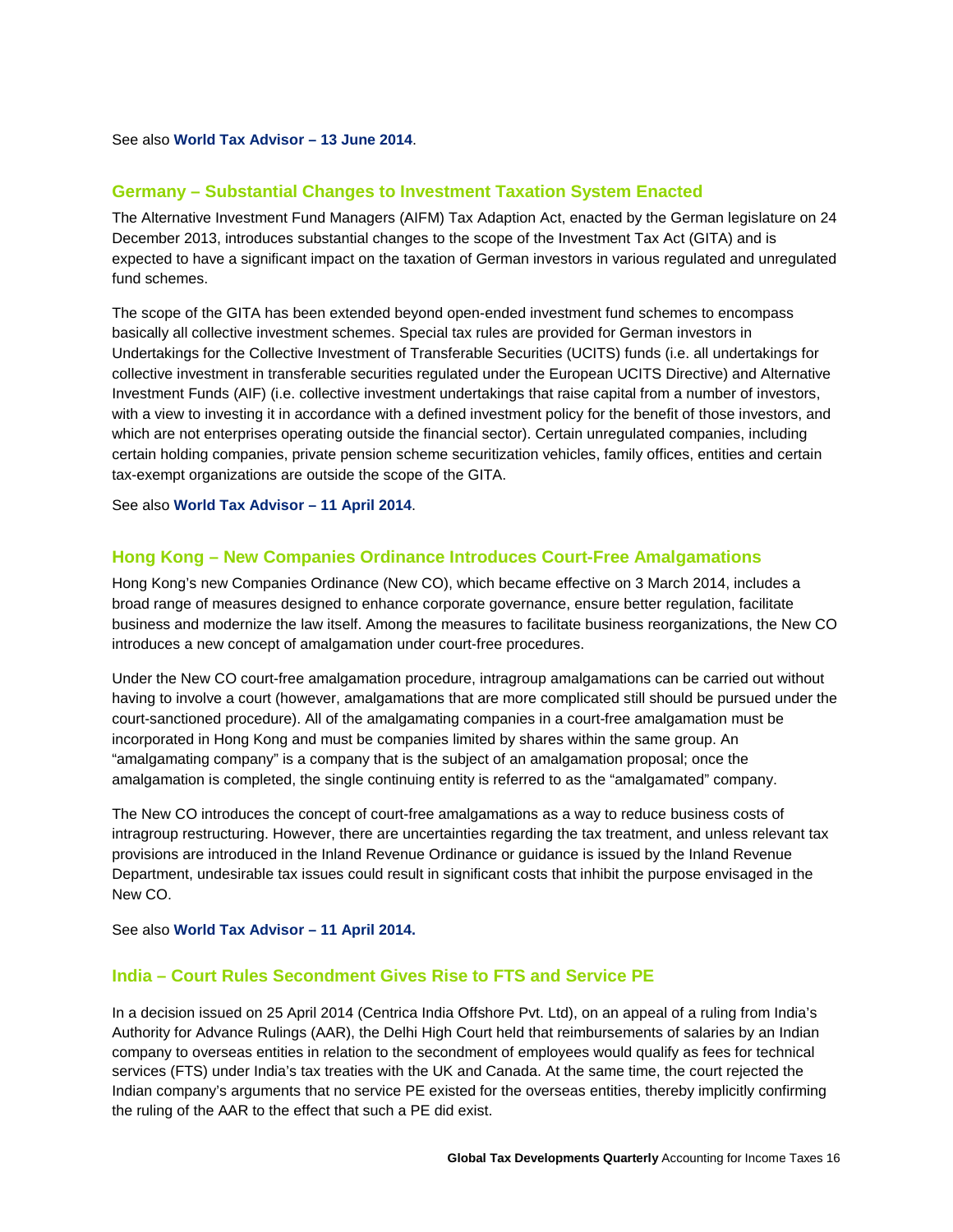<span id="page-18-0"></span>The court's approach effectively eliminated the ability to transfer employment through a secondment arrangement. Assuming the decision is not appealed, payments made to reimburse salary costs of seconded employees may result in a tax liability for the overseas entity. Companies should consider reviewing their secondment arrangements in the light of the ruling, to determine whether employees seconded to an Indian company result in performance of a taxable service in India by the seconding entity.

#### See also **[World Tax Advisor –](http://www2.deloitte.com/content/dam/Deloitte/global/Documents/Tax/dtt_tax_worldtaxadvisor_140523.pdf) 23 May 2014.**

### **Ireland – BEPS Consultation Process Launched**

Ireland's Minister for Finance launched a BEPS consultation process on 27 May 2014. The purpose of the consultation—which will run to 22 July—is to gather views on how Ireland's tax system may need to change in response to a changing international tax landscape. The outcome of this consultation process will feed into budget 2015, which is expected to be published on 14 October 2014.

#### See also **[Ireland Tax Alert](http://www2.deloitte.com/content/dam/Deloitte/global/Documents/Tax/dttl-tax-alert-ireland-270514.pdf) – 27 May 2014.**

### **Japan – New Corporate Tax May Increase Effective Rates for Certain Inbound Investors**

The enactment of the new "local corporate tax" law on 20 March 2014, which was introduced as part of the 2014 tax reforms, could increase the effective tax rate (ETR) for certain Japan-source income of inbound investors that do not have a PE in Japan.

The increase in tax rate on certain types of income generated by nonresidents with no PE in Japan appears to be an unintended consequence of the new local corporate tax. However, absent guidance from the tax authorities, it seems that the change in the law will increase the Japanese tax liability for certain nonresidents.

As a result of introduction of the new local corporate tax, the ETR for a nonresident with no PE in Japan, which has certain Japan-source income, is likely to increase. Based on the current 25.5% national corporation tax rate (not including the special reconstruction surtax that may apply depending on the tax year of the taxpayer), the increase in ETR would be approximately 1.12% (25.5% multiplied by the 4.4% new local corporate tax) and the ETR for a nonresident with no PE in Japan will be approximately 26.62% for fiscal year beginning on or after 1 October 2014. However, a nonresident that can benefit from an exemption under an applicable tax treaty with Japan should not be affected.

#### See also **[World Tax Advisor –](http://www2.deloitte.com/content/dam/Deloitte/global/Documents/Tax/dtt_tax_worldtaxadvisor_140411.pdf) 11 April 2014.**

# **Luxembourg – Tax Authorities Issue Guidance on Use of Foreign Currency for Tax Purposes**

Luxembourg's tax authorities issued a circular on 16 June 2014 that contains the rules and conditions under which a taxpayer may use a currency other than the euro in calculating its taxable results. According to the new circular, Luxembourg entities, including partnerships, can opt to determine taxable income in a foreign currency, but the company's commercial accounts must be in the same foreign currency as its share capital.

See also **[Luxembourg Tax Alert](http://www2.deloitte.com/content/dam/Deloitte/global/Documents/Tax/dttl-tax-alert-luxembourg-160614.pdf) – 16 June 2014.**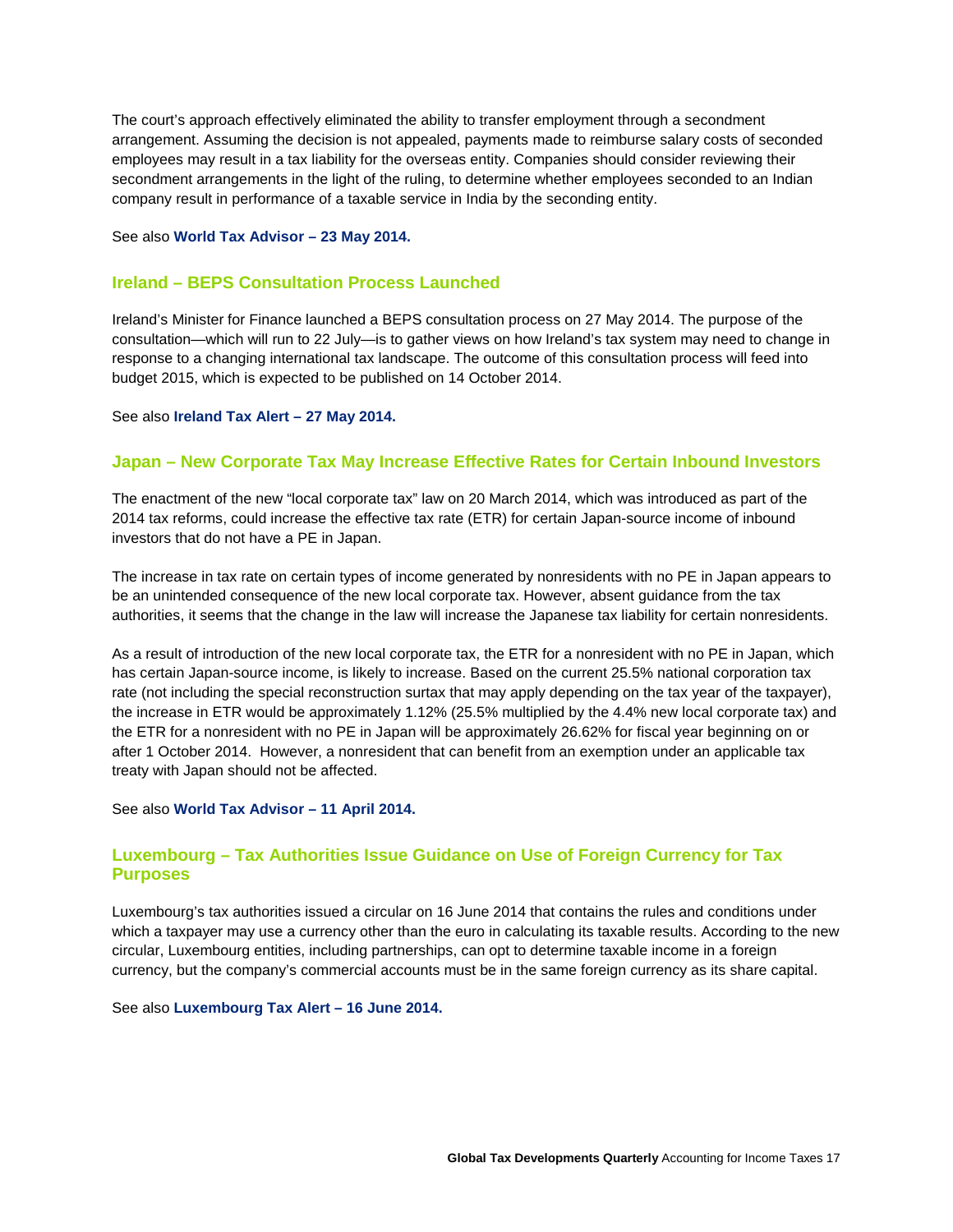# <span id="page-19-0"></span>**Mexico – Deadlines Approaching for Maquiladoras and Companies Operating Under Customs Regimes**

Companies operating in Mexico under a maquiladora structure or under the automotive bonded warehouse, bonded warehouse or strategic bonded warehouse customs regimes should be aware that they may need to take action very soon to meet compliance, election and application deadlines.

#### See also **[World Tax Advisor –](http://www2.deloitte.com/content/dam/Deloitte/global/Documents/Tax/dtt_tax_worldtaxadvisor_140509.pdf) 9 May 2014.**

#### **Mexico – Supreme Court Rules on Expense Sharing Agreements with Nonresidents**

The second chamber of Mexico's Supreme Court issued a decision on 19 March 2014, ruling that expenses incurred on a pro rata basis with nonresidents may be deductible if certain requirements are met, despite a provision in the Income Tax Law that specifically disallows the deductibility of such expenses. This is an important decision in Mexico, and a welcome interpretation by the Supreme Court that is consistent with current international practice. However, the Mexican tax authorities will not necessarily automatically apply the decision, so controversies are likely to arise; affected taxpayers, therefore, should maintain appropriate documentation to support claims for the deductibility of expenses shared with nonresidents.

#### See also **[World Tax Advisor –](http://www2.deloitte.com/content/dam/Deloitte/global/Documents/Tax/dtt_tax_worldtaxadvisor_140509.pdf) 9 May 2014.**

#### **Norway – Ministry of Finance Issues Exceptions to Interest Deduction Limitation Rules**

Norway's Ministry of Finance issued regulations on 24 April 2014 that set out certain exceptions to the application of the interest deduction limitation rules. The regulations apply as from fiscal year 2014, i.e. for the same period as the interest deduction limitation rules in general.

The interest deduction limitation rules, which are designed to prevent earnings stripping via intercompany debt financing, were adopted in 2013 and apply as from fiscal year 2014. The general rules primarily limit the deduction of interest expense on related party debt, but also will capture interest on third-party debt if a related party provided security for the debt. With the new regulations, Norway's interest limitation rules are complete.

See also **[Norway Tax Alert](http://www2.deloitte.com/content/dam/Deloitte/global/Documents/Tax/dttl-tax-alert-norway-250414.pdf) – 25 April 2014.**

# **OECD – Update on BEPS Action 13: Transfer Pricing Documentation and Country-by-Country Reporting**

On 2 April 2014, the OECD announced via a BEPS update webcast that tentative decisions have been made to streamline the initial proposals for country-by-country information reporting and transfer pricing master file documentation. The revisions follow responses received to the discussion draft issued on 30 January 2014. The OECD cautioned that the Committee on Fiscal Affairs has yet to review the template, which may still be subject to change, and that further work is needed (in particular, on the important issue of the mechanism for filing and sharing information).

Simplification of the data to be reported and increased flexibility for businesses are welcome, as is confirmation of the high-level nature of the master file. It is noteworthy that the focus is on providing useful, relevant and manageable global information for tax authorities that does not duplicate information better provided in tax returns and local transfer pricing documentation, and that this is intended to be achieved in a cost-effective and practical way for businesses. The revisions announced on 2 April are a significant step toward these objectives. Confidentiality of tax and commercial information will remain a concern for many businesses, unless a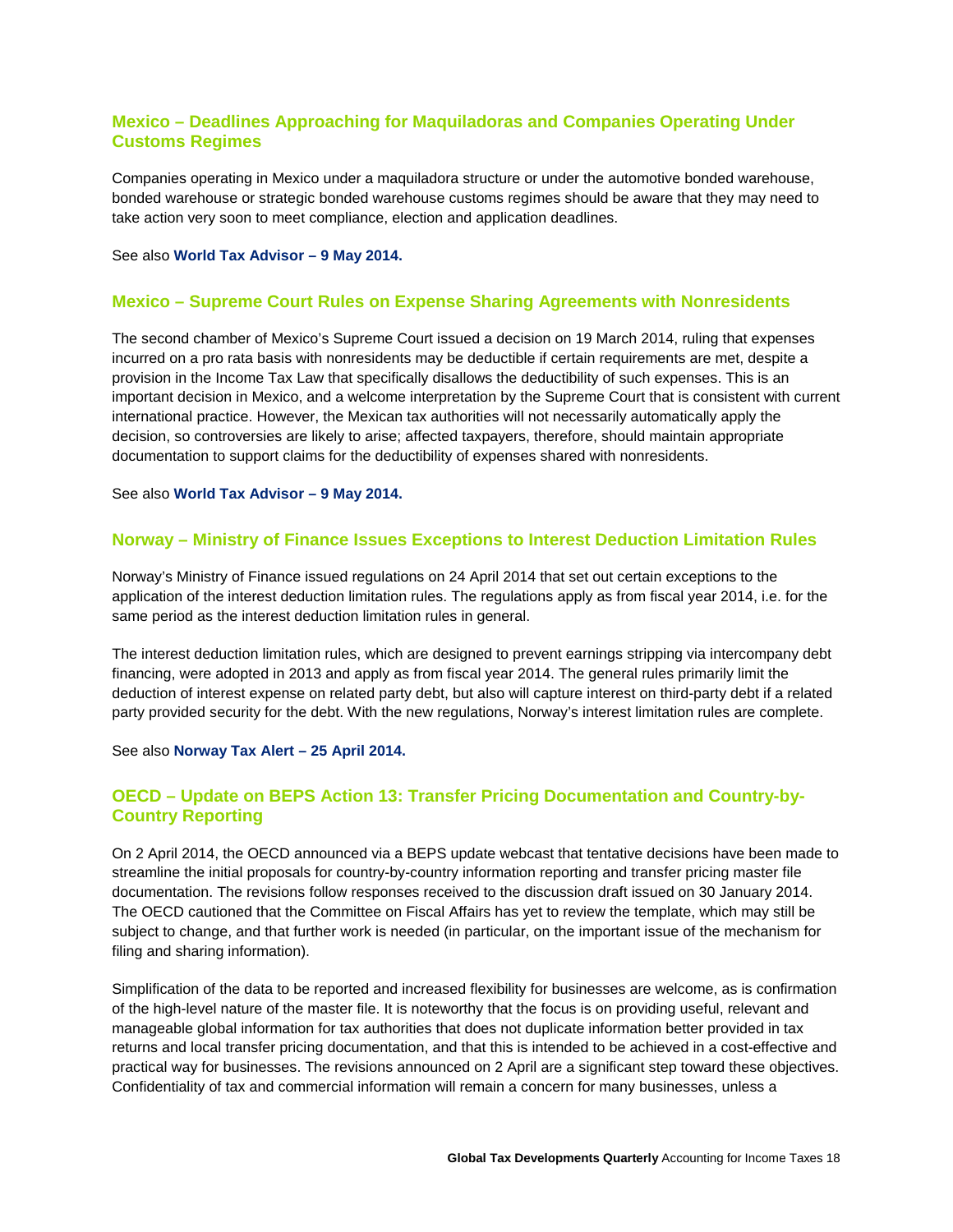<span id="page-20-0"></span>mechanism for sharing information under a treaty or information exchange agreement framework is made available.

#### See also **[United States Tax Alert –](http://www2.deloitte.com/content/dam/Deloitte/global/Documents/Tax/dttl-tax-alert-unitedstates-040414.pdf) 4 April 2014** and **[World Tax Advisor –](http://www2.deloitte.com/content/dam/Deloitte/global/Documents/Tax/dtt_tax_worldtaxadvisor_140411.pdf) 11 April 2014.**

# **Peru - Guidance Issued on Reporting Obligations for indirect Transfers**

The Peruvian tax authorities (SUNAT) recently issued guidance setting out the reporting procedures that resident legal entities must follow with respect to indirect transfers of their shares or participating interests in accordance with rules introduced in 2011. The reporting rules, which entered into effect on 5 June 2014 and are supplemented by additional provisions that entered into effect on 28 June, require resident legal entities to report certain transfers by 31 July 2014.

Transactions concluded during the period 16 February 2011 until 31 May 2014 must be reported in accordance with the new guidance unless the resident legal entity already reported the transaction and provided all information required by the SUNAT in the new guidance; otherwise, such transactions must be reported by 31 July 2014.

Failure to comply with the reporting obligation before the filing deadline could result in the imposition of a penalty equal to 30% of the tax units involved in the transaction per electronic form omitted, plus interest.

# **Switzerland – Cantons Announce Lower Headline Tax Rates in Anticipation of Corporate Tax Reform III**

Switzerland is considering a comprehensive corporate tax reform, referred to as the "Corporate Tax Reform III," that could result in the phasing out of certain tax regimes, such as the holding, mixed and domiciliary company regimes between 2018 and 2020. The regimes would be replaced with a variety of other measures.

The overriding objective of the contemplated reform is to secure and strengthen the tax competitiveness and attractiveness of Switzerland as an international location for corporations. To achieve this objective, the steering committee in charge of the reform considers it an imperative that the tax system offer competitive tax rates that are accepted internationally.

See also **[Switzerland Tax Alert](http://www2.deloitte.com/content/dam/Deloitte/global/Documents/Tax/dttl-tax-alert-switzerland-150414.pdf) – 15 April 2014.**

# **Taiwan – Ruling Issued on Tax Treatment of Bargain Purchase Gains under IFRS**

Taiwan's tax authorities have issued a ruling dated 10 April 2014 that addresses the tax treatment of gains arising from a bargain purchase under International Financial Reporting Standards (IFRS). Publicly listed companies in Taiwan were required to adopt IFRS as from 1 January 2013; private companies can continue to follow the Taiwan local GAAP.

IFRS 3, *Business Combinations*, sets out the principles that apply to the recognition and measurement of acquired assets and liabilities when an acquirer obtains control of a business, such as through a merger. A bargain purchase gain arises where the fair value of the identifiable net assets acquired exceeds the purchase price in a merger. According to the ruling issued by the Taiwan tax authorities, when a surviving company adopting IFRS 3 acquires identifiable net assets from dissolved companies via a bargain purchase in the course of a merger, for tax reporting purposes, the surviving company can recognize the relevant gain as a bargain purchase gain equally over a five-year period starting from the year the merger takes place. To be consistent with the tax basis, assets acquired under the merger can be recognized at their fair market value.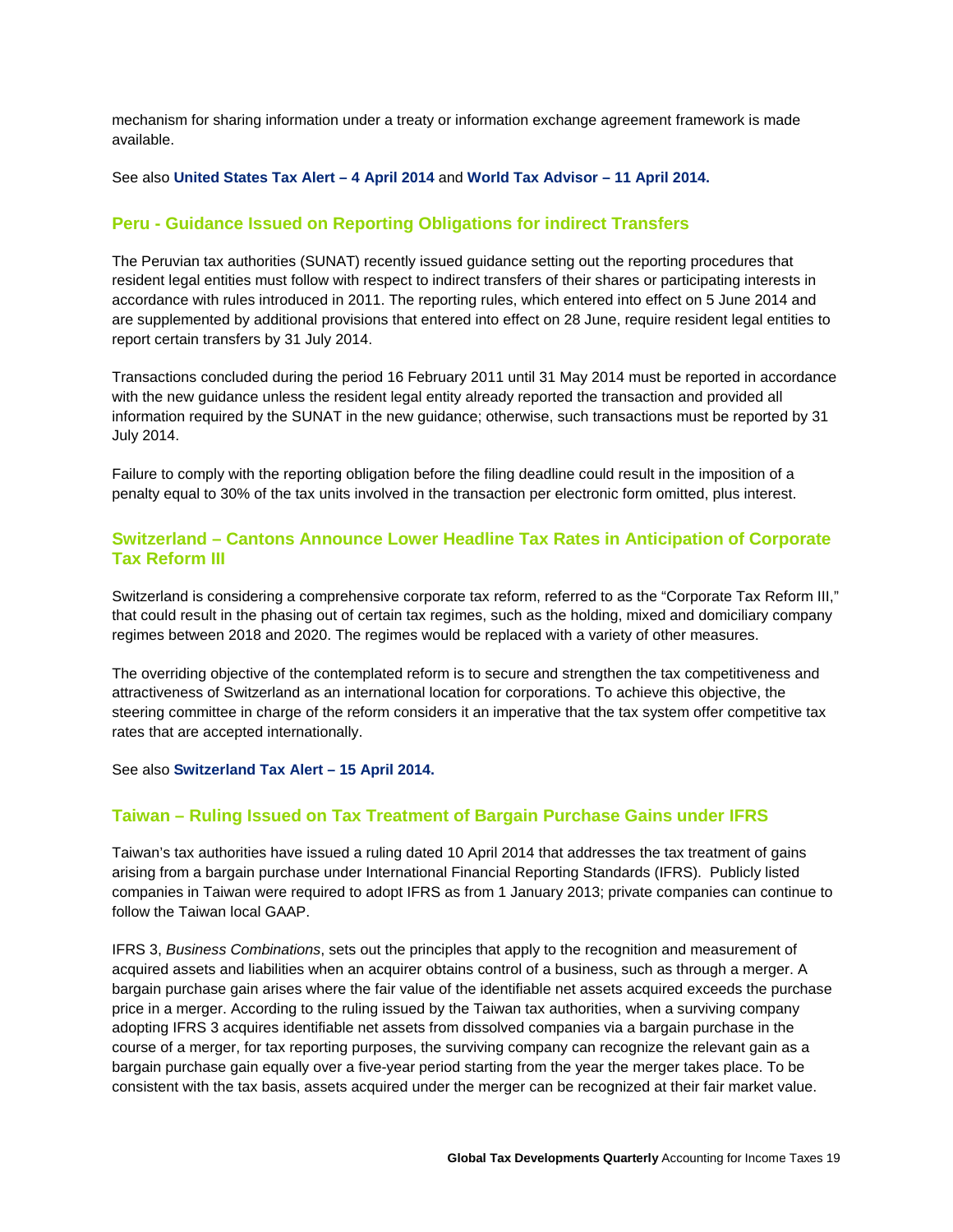<span id="page-21-0"></span>Before the adoption of IFRS 3, the tax treatment of gains arising from a bargain purchase was unclear. In practice, such gains rarely were recognized, since the gains first were allocated to reduce the value of acquired noncurrent assets. The issuance of the ruling clarifies that the gains arising from a bargain purchase under a merger are taxable for companies adopting IFRS 3. However, since the ruling does not address the treatment of bargain purchase gains in a share acquisition transaction, affected parties should request a ruling from the authorities in this situation.

See also **[World Tax Advisor –](http://www2.deloitte.com/content/dam/Deloitte/global/Documents/Tax/dtt_tax_worldtaxadvisor_140509.pdf) 9 May 2014.**

# **United States – Cross-Border Triangular Reorganizations Notice**

On April 25, 2014, the Internal Revenue Service and Treasury Department issued Notice 2014-32 to notify taxpayers that they will issue regulations to modify Treas. Reg. §1.367(b)-10's treatment of cross-border triangular reorganizations. Such reorganizations involve the purchase of some of the shares used to effect the acquisition (generally, a reorganization where a subsidiary (S) purchases shares of its parent (P), either P or S is a foreign corporation, and S uses the shares to acquire a target (T) in a section 368 reorganization). The changes would tend to:

- Reduce the ability to rely on the Priority Rule in Treas. Reg. §1.367(b)- 10(b)(2)(iii) to allow §1.367(b)- 10 to trump the application of section 367(a)(1) for certain so-called expatriation transactions,
- Increase the U.S. tax cost of the deemed distribution under §1.367(b)-10 (when applicable), and
- Reduce P's basis in the stock of S after the reorganization (i.e., prevent preservation of basis in S stock to the extent there is a section 301(c)(2) component to the deemed distribution).

The changes will apply to a reorganization that is completed on or after April 25, 2014, unless it occurs in relation to an acquisition of an unrelated target pursuant to a binding agreement entered into, or tender offer announced, before April 25, 2014. Although the new rules reflected in the first and third items above are clearly changes to the current regulations, the Notice includes language describing the changes it announces (primarily addressing the second item above) as clarifications to the regulations, and disagrees with various interpretations to the contrary. Thus, although the regulations are effective on April 25, 2014, the Notice states that no inference is intended with respect to transactions under current law and that the IRS may challenge such transactions under current law and judicial doctrines.

See also **[United States Tax Alert](http://www2.deloitte.com/content/dam/Deloitte/global/Documents/Tax/dttl-tax-alert-united-states-250414.pdf) – 25 April 2014.**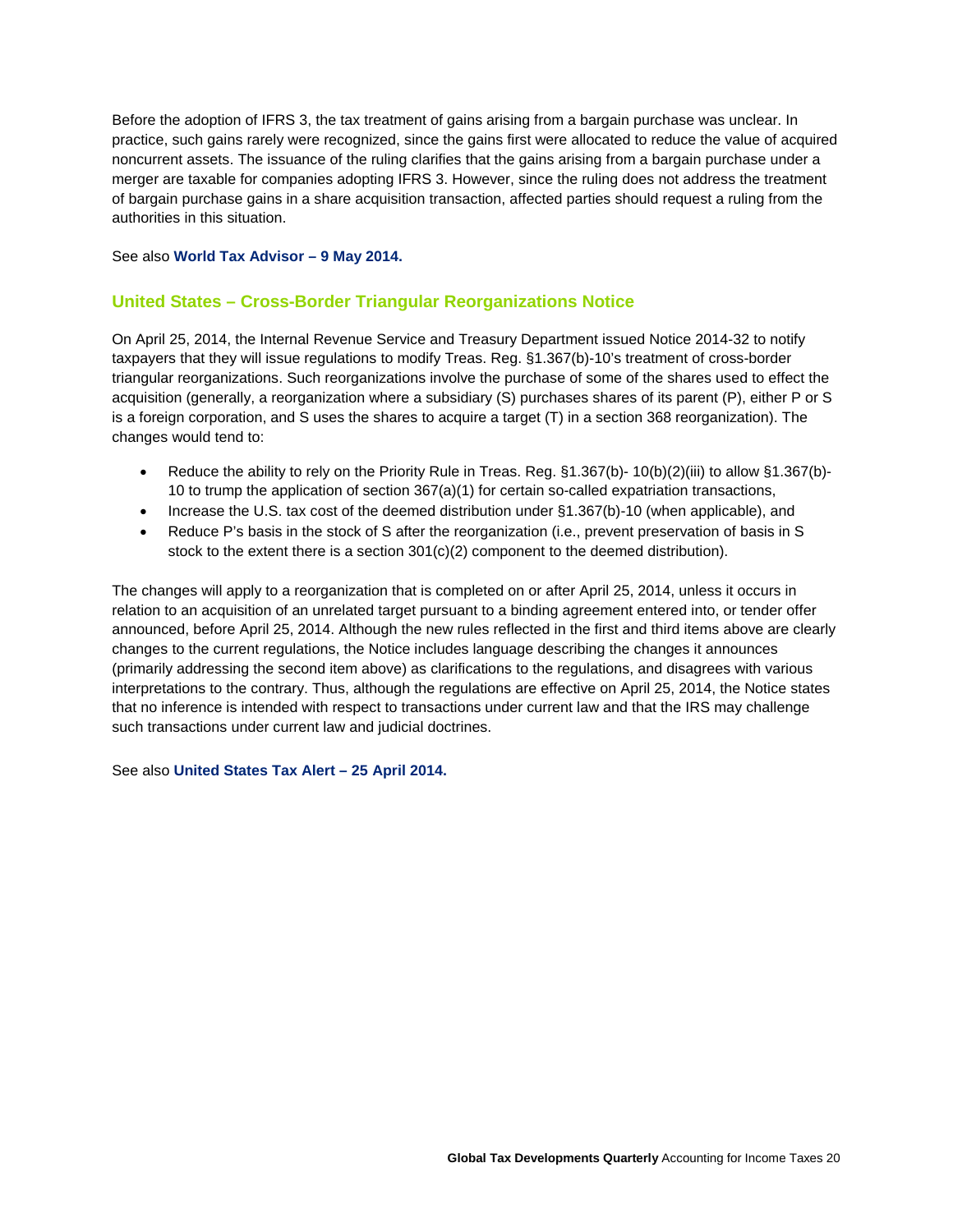# <span id="page-22-0"></span>Example disclosures

# **The following section contains example financial statement disclosures that may be considered relevant, in part or in whole, at the date of publication.**

There are no example disclosures for this edition.

FASB Accounting Standards Codification (ASC or the "Codification") Topic 740, Income Taxes states that deferred tax liabilities and assets should be adjusted for the effect of changes in tax laws or rates in the period that includes the enactment date. Before enactment, financial statement preparers should consider whether potential changes represent an uncertainty that management reasonably expects will have a material effect on the results of operations, liquidity or capital resources. If so, financial statement preparers should consider disclosing information about the scope and nature of any potential material effects of the changes. After enactment, when material, financial statement preparers should consider disclosing in Management's Discussion & Analysis (MD&A) the anticipated current and future impact on their results of operations, liquidity, and capital resources. In addition, financial statement preparers should consider disclosures in the critical accounting estimates section of MD&A, the footnotes to the financial statements, or both, to the extent that the changes could materially impact existing assumptions used in making estimates of tax-related balances.

Certain legislation that has been discussed in other sections of this document may lead to an adjustment to the deferred tax balances and current taxes payable recorded on an entity's books and, if material, may need to be disclosed in the company's financial statements. In addition, proposals to change tax laws, rules, regulations, and interpretations could impact an entity's accounting for income taxes in the future. In preparation for possible impacts of the changes in tax laws, companies should consider including disclosure of the impacts of these proposed changes in their financial statements or in MD&A.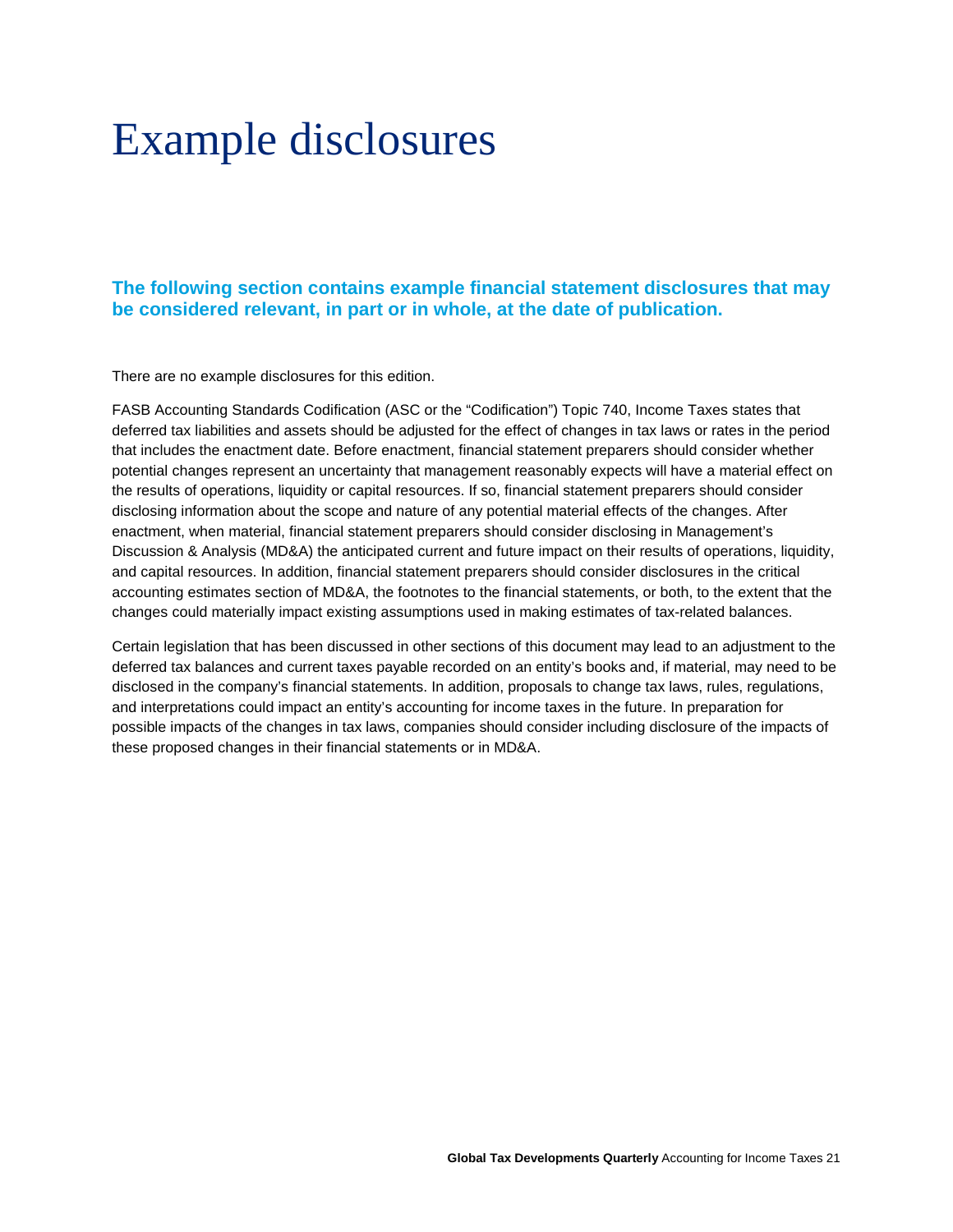# <span id="page-23-0"></span>Quick reference guide — Applicable income tax rates

**The following section includes a summary of combined tax rates applicable in several key jurisdictions, the related dates of enactment, for US GAAP purposes, of certain income tax rate changes, and supplemental information with respect to certain taxing jurisdictions.**

|                     |                  | <b>Combined national/</b><br>local rate (incl.<br>surcharges, etc.) | Date the<br>combined<br>national/<br>local rate |                                                                                                                                                                                                                                                                                                                                                                                                                                                                                                        |
|---------------------|------------------|---------------------------------------------------------------------|-------------------------------------------------|--------------------------------------------------------------------------------------------------------------------------------------------------------------------------------------------------------------------------------------------------------------------------------------------------------------------------------------------------------------------------------------------------------------------------------------------------------------------------------------------------------|
| <b>Jurisdiction</b> | 2014             | 2015                                                                | enacted                                         | <b>Notes</b>                                                                                                                                                                                                                                                                                                                                                                                                                                                                                           |
| Argentina           | 35%              | 35%                                                                 | N/A                                             | A 1% asset tax on corporate assets, including<br>shareholdings in foreign companies (but not holdings in<br>resident companies) operates as a minimum income tax.<br>Asset tax paid may be credited against the company's<br>income tax liability for up to 10 fiscal years.                                                                                                                                                                                                                           |
| <b>Australia</b>    | 30%              | 30%                                                                 | N/A                                             | The government has proposed a reduction in the<br>corporate tax rate from 30% to 28.5% as from 1 July<br>2015.                                                                                                                                                                                                                                                                                                                                                                                         |
| <b>Belgium</b>      | 33.99%           | 33.99%                                                              | N/A                                             | Reduced rates may be available for companies with<br>taxable income that does not exceed EUR 322,500.                                                                                                                                                                                                                                                                                                                                                                                                  |
| <b>Brazil</b>       | 34%              | 34%                                                                 | N/A                                             | The corporate income tax base rate is 15%. The<br>additional surtax (10%) and social contribution (9%, 15%<br>for financial institutions) yields an effective tax rate of<br>34%.                                                                                                                                                                                                                                                                                                                      |
| Canada              | 25%-31%          | 25%-31%                                                             | 14 Dec 2007                                     | Phased-in decreases of the federal income tax rate were<br>enacted in 2007. The last of the phased-in tax rate<br>decreases came into force in 2012. Provincial rates<br>vary, ranging generally from 10% to 16%.                                                                                                                                                                                                                                                                                      |
| <b>Chile</b>        | 20%<br>$(21%)^*$ | 20%<br>$(22.5%)^*$                                                  | 27 Sep 2012                                     | * On 1 April 2014, the new government presented a tax<br>reform bill to Congress that would result in a gradual<br>increase in the First Category Tax rate from 20% to 25%<br>over four years. Income earned in 2014 would be<br>subject to a rate of 21% and income earned in 2015<br>would be subject to a rate of 22.5%. The government<br>hopes to obtain legislative approval and enact the<br>changes in 2014, in which case the 21% rate would<br>apply retroactively to income earned in 2014. |
| China               | 25%              | 25%                                                                 | 16 Mar 2007<br>26 Dec 2007                      | Companies that were entitled to the 15% lower rate<br>under the pre-2008 law were entitled to<br>a gradual increase in the tax rate to 25% over a five-<br>year period. The last such gradual increase applied in<br>2012. Entities qualifying as small-scale taxpayers are<br>subject to a 20% tax rate and a 15% rate applies to<br>enterprises that qualify as new and high-tech enterprises<br>or companies set up in certain geographical locations.                                              |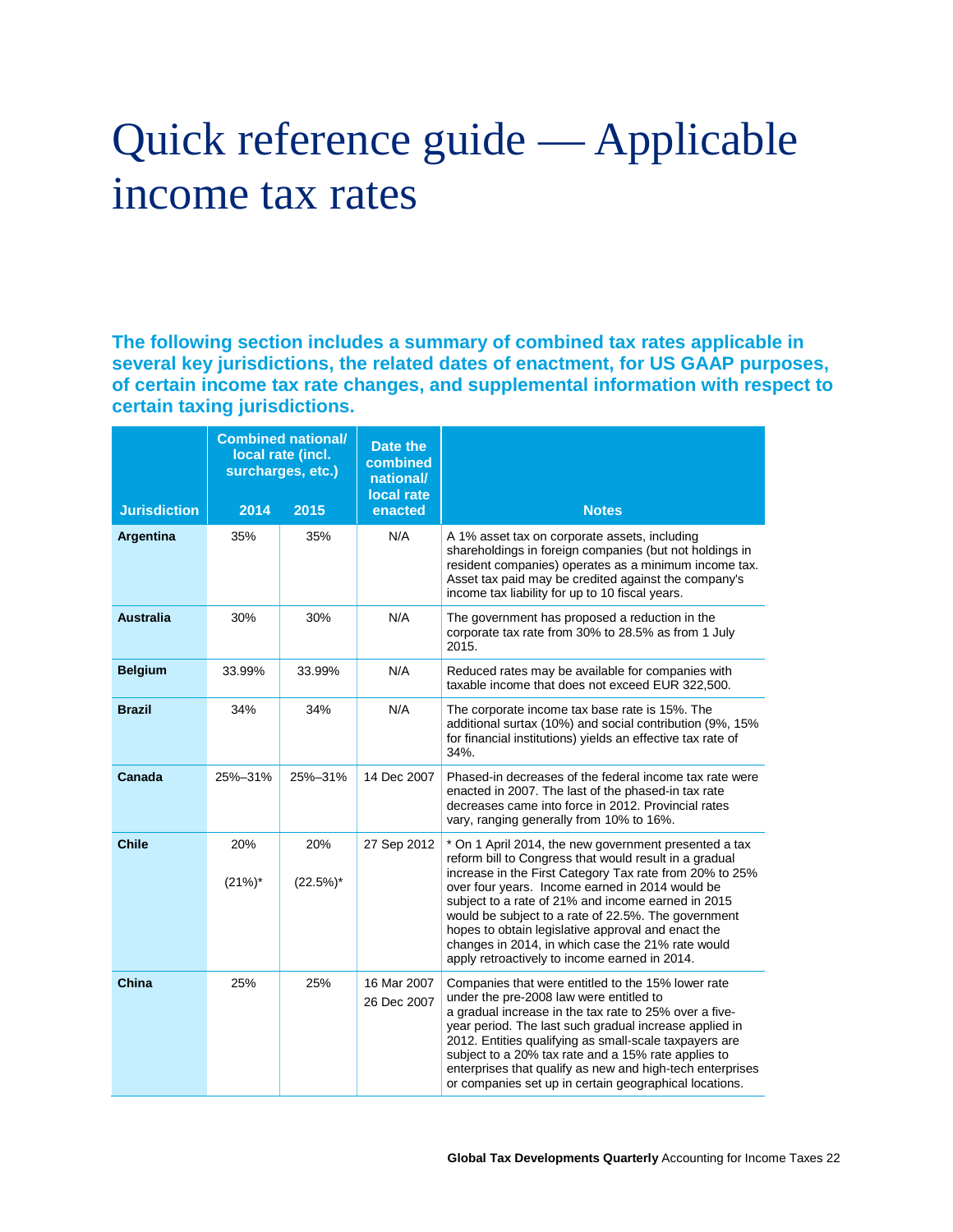|                     |                                       | <b>Combined national/</b><br>local rate (incl.<br>surcharges, etc.) | Date the<br>combined<br>national/<br>local rate |                                                                                                                                                                                                                                                                                                                                                                                                                                                                                                                                                                                                                                                                                                                                                                                                                                                                                                                                                                                                                                                                                                                                                                                                                                                                                                                                            |
|---------------------|---------------------------------------|---------------------------------------------------------------------|-------------------------------------------------|--------------------------------------------------------------------------------------------------------------------------------------------------------------------------------------------------------------------------------------------------------------------------------------------------------------------------------------------------------------------------------------------------------------------------------------------------------------------------------------------------------------------------------------------------------------------------------------------------------------------------------------------------------------------------------------------------------------------------------------------------------------------------------------------------------------------------------------------------------------------------------------------------------------------------------------------------------------------------------------------------------------------------------------------------------------------------------------------------------------------------------------------------------------------------------------------------------------------------------------------------------------------------------------------------------------------------------------------|
| <b>Jurisdiction</b> | 2014                                  | 2015                                                                | enacted                                         | <b>Notes</b>                                                                                                                                                                                                                                                                                                                                                                                                                                                                                                                                                                                                                                                                                                                                                                                                                                                                                                                                                                                                                                                                                                                                                                                                                                                                                                                               |
| <b>France</b>       | 33.33%<br>38%                         | 33.33%<br>34.43%                                                    | 30 Dec 2013<br>(See Note 1)                     | For taxable income derived in a fiscal year closed on or<br>after 31 December 2013 and before or on 30 December<br>2015, an additional surcharge of 10.7% (based on the<br>income tax due at the standard 33.33% tax rate) is<br>applicable for companies with revenue exceeding EUR<br>250 million (see Note 1 for details). As a result of the<br>surcharge, the effective tax rate applicable to large<br>profitable companies is either 36.9% or 38%. One of the<br>surcharges is due to expire on 30 December 2015, so<br>the maximum rate for 2015 is changed to 34.43%. A<br>rate of 36.9% applies to large profitable companies with<br>basic corporate tax liability lesser than Euro 763,000<br>and a rate of 38% applies to large profitable companies<br>with basic corporate tax liability exceeding Euro<br>763,000. These rates do not include the impact of the<br>CVAE, an annual local business tax that is considered<br>an income tax under U.S. GAAP. These rates also do<br>not include the impact of the 3% surtax on distributions<br>that was enacted on 17 August 2012 and that is<br>considered an income tax and effectively creates a dual<br>tax rate regime in France under U.S. GAAP (see Note 2<br>for details). Small and medium-sized companies may be<br>subject to a lower tax rate in certain cases. |
| Germany             | 30%-33%                               | 30%-33%                                                             | 17 Aug 2007                                     | The corporate rate is 15%. The municipal trade tax rate<br>typically ranges between 14% and 17%. In addition, a<br>5.5% solidarity surcharge is levied on corporate income<br>tax. The effective corporate tax rate (including the<br>solidarity surcharge and trade tax) typically ranges<br>between 30% and 33%.                                                                                                                                                                                                                                                                                                                                                                                                                                                                                                                                                                                                                                                                                                                                                                                                                                                                                                                                                                                                                         |
| <b>Hong Kong</b>    | 16.5%                                 | 16.5%                                                               | N/A                                             | Profits tax is levied at a rate of 16.5% (15% for<br>unincorporated businesses) where the person is<br>carrying on a trade, profession or business in Hong<br>Kong and the relevant income is a profit arising in or<br>derived from Hong Kong.                                                                                                                                                                                                                                                                                                                                                                                                                                                                                                                                                                                                                                                                                                                                                                                                                                                                                                                                                                                                                                                                                            |
| India               | 30.9%<br>or<br>32.45%<br>or<br>33.99% | 30.9%<br>or<br>32.45%<br>or<br>33.99%                               | 10 May 2013                                     | The effective rate for domestic companies is 30.9%<br>(where taxable income is less than or equal to INR 10)<br>million), 32.45% (where taxable income exceeds INR 10<br>million, but is less than or equal to INR 100 million), and<br>33.99% (where taxable income exceeds INR 100<br>million). If an entity's annual income tax liability, as a<br>percentage of book profits, is less than 18.5%, the<br>Minimum Alternative Tax (MAT) applies at 18.5% of<br>book profits. The effective MAT rate is 19.06% (where<br>income is less than or equal to INR 10 million) and<br>20.01% (where income exceeds INR 10 million, but is<br>less than or equal to INR 100 million) and 20.96%<br>(where taxable income exceeds INR 100 million). The<br>excess of MAT paid over the annual tax liability may be<br>credited against the regular tax liability for the<br>subsequent 10 years. These effective rates may<br>increase if the earnings are distributed (see Note 3 for<br>details).                                                                                                                                                                                                                                                                                                                                              |
| <b>Ireland</b>      | 12.5%<br>or<br>25%                    | 12.5%<br>or<br>25%                                                  | N/A                                             | The standard corporate tax rate on trading income is<br>12.5% and on nontrading income, 25%. The Finance Act<br>2013, enacted on 27 March 2013, includes an increase<br>in the capital gains tax rate from 30% to 33% that is<br>effective for disposals occurring on or after 6 December<br>2012.                                                                                                                                                                                                                                                                                                                                                                                                                                                                                                                                                                                                                                                                                                                                                                                                                                                                                                                                                                                                                                         |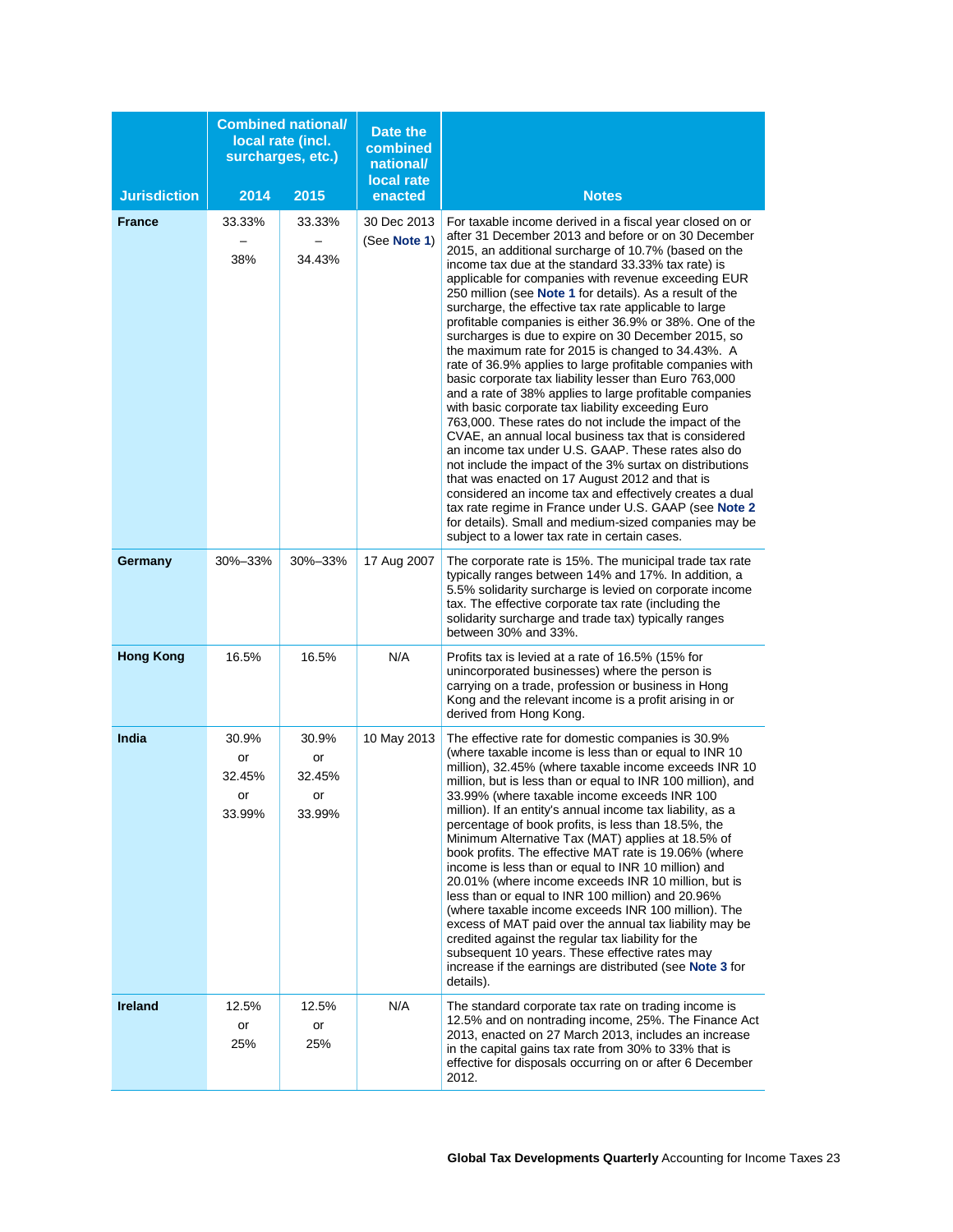|                     |                                                | <b>Combined national/</b><br>local rate (incl.<br>surcharges, etc.) | Date the<br>combined<br>national/<br>local rate |                                                                                                                                                                                                                                                                                                                                                                                                                                                                                                                                                                                                                                                                                                                                                                                                                                                                                                                                                                                                                                                                                                                                                                                                                                                                                                                                                                                                                                                                                                                                                                                                                                                                                                          |
|---------------------|------------------------------------------------|---------------------------------------------------------------------|-------------------------------------------------|----------------------------------------------------------------------------------------------------------------------------------------------------------------------------------------------------------------------------------------------------------------------------------------------------------------------------------------------------------------------------------------------------------------------------------------------------------------------------------------------------------------------------------------------------------------------------------------------------------------------------------------------------------------------------------------------------------------------------------------------------------------------------------------------------------------------------------------------------------------------------------------------------------------------------------------------------------------------------------------------------------------------------------------------------------------------------------------------------------------------------------------------------------------------------------------------------------------------------------------------------------------------------------------------------------------------------------------------------------------------------------------------------------------------------------------------------------------------------------------------------------------------------------------------------------------------------------------------------------------------------------------------------------------------------------------------------------|
| <b>Jurisdiction</b> | 2014                                           | 2015                                                                | enacted                                         | <b>Notes</b>                                                                                                                                                                                                                                                                                                                                                                                                                                                                                                                                                                                                                                                                                                                                                                                                                                                                                                                                                                                                                                                                                                                                                                                                                                                                                                                                                                                                                                                                                                                                                                                                                                                                                             |
| <b>Italy</b>        | 27.5%                                          | 27.5%                                                               | 28 Dec 2007                                     | IRAP, the regional tax on productive activities, is levied<br>within a range of up to 0.92% around the basic IRAP<br>rate (3.5% from 2014). From 2014, the basic IRAP rate<br>is 4.2% for banks and 5.3% for insurance companies.<br>Taxpayers will need to determine whether to treat IRAP<br>as an income tax under ASC 740. An additional (6.5%<br>"Robin Hood" tax is levied on certain companies (see<br>Note 4 for details). An additional 8.5% tax is levied on<br>banks, other financial institutions, and insurance<br>companies for FY 2013.                                                                                                                                                                                                                                                                                                                                                                                                                                                                                                                                                                                                                                                                                                                                                                                                                                                                                                                                                                                                                                                                                                                                                   |
| Japan               | $37.0% -$<br>38.0%<br>or<br>$38.4% -$<br>39.4% | $34.6% -$<br>35.6%<br>or<br>$36.0\%$<br>37.1%                       | 20 Mar 2014                                     | The national corporate tax rate for fiscal years beginning<br>on or after 1 April 2012 is 25.5%. In addition, a<br>temporary 10% surtax on the national corporation tax<br>rate was expected to be effective for two consecutive<br>years starting with the first fiscal year beginning on or<br>after 1 April 2012. However, for a calendar year<br>taxpayer with a fiscal year beginning on or after 1<br>January 2015, the 10% surtax generally is no longer<br>applicable. Japanese corporations and foreign<br>corporations that are carrying on a business through a<br>permanent establishment in Japan also are subject to a<br>local inhabitants tax and a local enterprise tax.<br>Inhabitants and enterprise tax rates vary depending on<br>certain factors. The local enterprise tax generally is<br>levied on taxable income at a rate between 7.19% and<br>10.073%, depending on the amount of capital and<br>location of the corporation. The inhabitants tax generally<br>is levied on taxable income at a rate of either 17.3% or<br>20.7% of the national corporate tax rate depending on<br>the location of the corporation. The local enterprise tax<br>is deductible for national corporation tax purposes<br>generally when it is paid. The top ETR ranges are for<br>corporations with stated capital of more than JPY 100m<br>while the bottom ETR ranges are for corporations with<br>stated capital of JPY100m or less.<br>The inhabitant tax rates will be reduced for fiscal years<br>beginning on or after 1 October 2014, but the effective<br>combined rate will not change because the reduction will<br>coincide with the introduction of a new local corporate<br>tax. |
| Luxembourg          | $-29.22%$                                      | $-29.22%$                                                           | 28 Dec 2012                                     | This rate applies to the municipality of Luxembourg City.<br>Rates for residents of other municipalities may vary.                                                                                                                                                                                                                                                                                                                                                                                                                                                                                                                                                                                                                                                                                                                                                                                                                                                                                                                                                                                                                                                                                                                                                                                                                                                                                                                                                                                                                                                                                                                                                                                       |
| <b>Malta</b>        | 35%                                            | 35%                                                                 | N/A                                             | N/A                                                                                                                                                                                                                                                                                                                                                                                                                                                                                                                                                                                                                                                                                                                                                                                                                                                                                                                                                                                                                                                                                                                                                                                                                                                                                                                                                                                                                                                                                                                                                                                                                                                                                                      |
| <b>Mexico</b>       | 30%                                            | 30%                                                                 | 11 Dec 2013                                     | The 30% tax rate remains in effect. A special regime<br>applies for maquiladoras. The Business Flat Tax (IETU)<br>that was introduced in 2007 was abolished as from 1<br>January 2014.                                                                                                                                                                                                                                                                                                                                                                                                                                                                                                                                                                                                                                                                                                                                                                                                                                                                                                                                                                                                                                                                                                                                                                                                                                                                                                                                                                                                                                                                                                                   |
| <b>Netherlands</b>  | 25%                                            | 25%                                                                 | N/A                                             | Tax changes enacted on 1 July 2009 introduced a 20%<br>tax rate applicable to income below EUR 200,000,<br>effective retroactively to 1 January 2009.                                                                                                                                                                                                                                                                                                                                                                                                                                                                                                                                                                                                                                                                                                                                                                                                                                                                                                                                                                                                                                                                                                                                                                                                                                                                                                                                                                                                                                                                                                                                                    |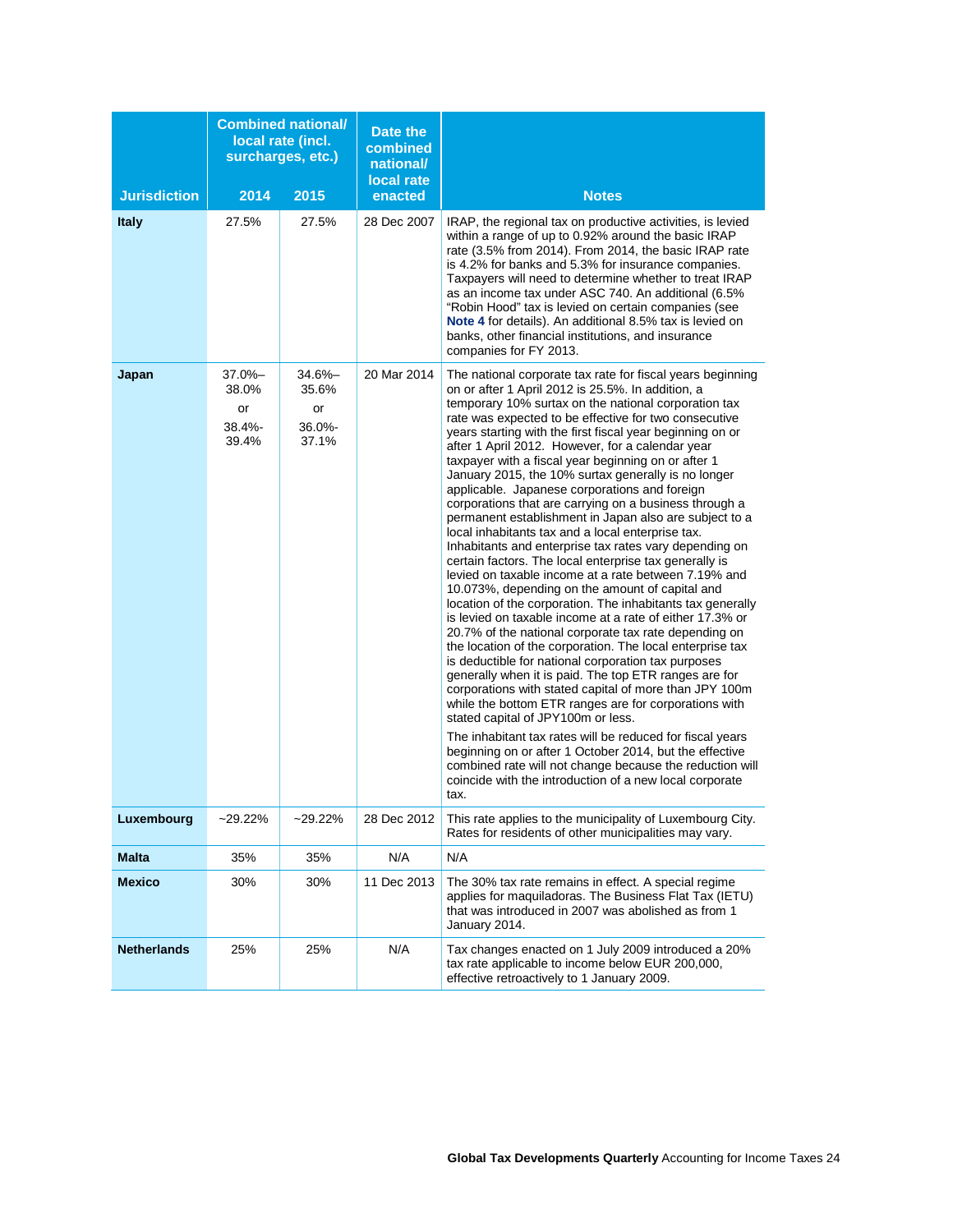| <b>Jurisdiction</b>             | 2014               | <b>Combined national/</b><br>local rate (incl.<br>surcharges, etc.)<br>2015 | <b>Date the</b><br>combined<br>national/<br>local rate<br>enacted | <b>Notes</b>                                                                                                                                                                                                                                                                                                                                                                                                                                                                                                                                                                                                                 |
|---------------------------------|--------------------|-----------------------------------------------------------------------------|-------------------------------------------------------------------|------------------------------------------------------------------------------------------------------------------------------------------------------------------------------------------------------------------------------------------------------------------------------------------------------------------------------------------------------------------------------------------------------------------------------------------------------------------------------------------------------------------------------------------------------------------------------------------------------------------------------|
| <b>Russia</b>                   | 20%                | 20%                                                                         | 26 Nov 2008                                                       | The 20% (18% regional and 2% federal) tax rate can be<br>reduced to 15.5% (13.5% regional and 2% federal) by<br>the regional governments. As from 1 January 2012, the<br>regional authorities in Special Economic Zones may<br>grant a further reduction of the regional tax rate to as<br>low as 0%, leaving only the 2% federal portion. As from<br>1 January 2014, qualifying investors in certain regions in<br>the far eastern part of the country and Siberia are<br>entitled to a profits tax rate of 0% to 10% for the first five<br>years of income generation and from 10% to 18% for the<br>following five years. |
|                                 |                    |                                                                             |                                                                   | Certain companies in technology and tourist zones may<br>be exempt from the 2% federal tax as well. Companies<br>providing educational or medical services and<br>agricultural goods producers are subject to 0% profits<br>tax rate if certain criteria are met. In addition, residents<br>of Skolkovo Innovation Centre are subject to a 10-year<br>profits tax exemption.                                                                                                                                                                                                                                                 |
| <b>Singapore</b>                | 17%                | 17%                                                                         | 29 Dec 2009                                                       | 75% of the first SGD 10,000 of chargeable income and<br>50% of the next SGD 290,000 of chargeable income are<br>exempt from tax. Singapore tax is imposed on a<br>preceding year basis (i.e., year of assessment 2014<br>refers to a financial year ended in 2013).                                                                                                                                                                                                                                                                                                                                                          |
| <b>Sweden</b>                   | 22%                | 22%                                                                         | 22 Nov 2012                                                       | The corporate tax rate was reduced from 26.3% to 22%<br>as from fiscal years starting on or after 1 January 2013.                                                                                                                                                                                                                                                                                                                                                                                                                                                                                                            |
| <b>Switzerland</b>              | $11.5% -$<br>24.5% | $11.5% -$<br>24.5%                                                          | N/A                                                               | The rate includes federal and cantonal/communal taxes<br>for an ordinarily taxed legal entity. The tax rate at the<br>cantonal/communal level depends on the<br>canton/municipality in which the company is located.                                                                                                                                                                                                                                                                                                                                                                                                         |
| <b>United</b><br><b>Kingdom</b> | 23%<br>and<br>21%  | 21%<br>and<br>20%                                                           | 17 Jul 2012<br>and<br>17 Jul 2013                                 | A 23% rate was effective from 1 April 2013 and a 21%<br>rate is effective from 1 April 2014. As a result of the<br>mid-year change, a blended tax rate of 21.5% applies<br>for taxpayers with a 31 December 2014 year-end. The<br>corporate income tax rate will be further reduced to 20%<br>from 1 April 2015.                                                                                                                                                                                                                                                                                                             |

<span id="page-26-0"></span>Note 1: The 2014 Finance law was enacted on 30 December 2013, increasing the rate of the additional surcharge of 5% applicable for companies with revenue exceeding EUR 250 million from 5% to 10.7%. The additional surcharge applies to all fiscal years closed on or after 31 December 2013 and before or on 30 December 2015.

<span id="page-26-1"></span>Note 2: On 17 August 2012, the French government enacted a 3% surtax that is levied on dividends and certain other distributions paid on or after 17 August 2012 by French and foreign entities subject to corporate income tax in France (including permanent establishments of foreign entities). The new surtax effectively creates a dual tax rate regime in France. (See also **[Accounting for Income Taxes Quarterly Hot Topics: September 2012](http://www.deloitte.com/view/en_US/us/Services/tax/5e1093c8372e9310VgnVCM3000003456f70aRCRD.htm)** for a discussion of certain related accounting for income taxes implications).

<span id="page-26-2"></span>Note 3: A domestic entity is subject to an additional tax of approximately 16.995% when earnings are either distributed as a dividend or in liquidation of the company. This incremental tax is commonly known as a Dividend Distribution Tax (DDT) and becomes payable when previously taxed earnings are distributed to shareholders as either dividends or in liquidation of the company, increasing the total effective tax rate on earnings from 30.9%/ 32.45%/33.99% to 40.94%/42.26%/43.58%, respectively.

<span id="page-26-3"></span>Note 4: Law No. 148, enacted on 16 September 2011, has introduced a temporary increase of the "Robin Hood" tax from 6.5% to 10.5% effective for fiscal years 2011-2013.The tax is levied on the oil, gas, and energy producers and trading companies in addition to the regular corporate income tax. The law also broadens the scope of the tax to include the renewable energy sector and other businesses in the energy sector that were previously exempt.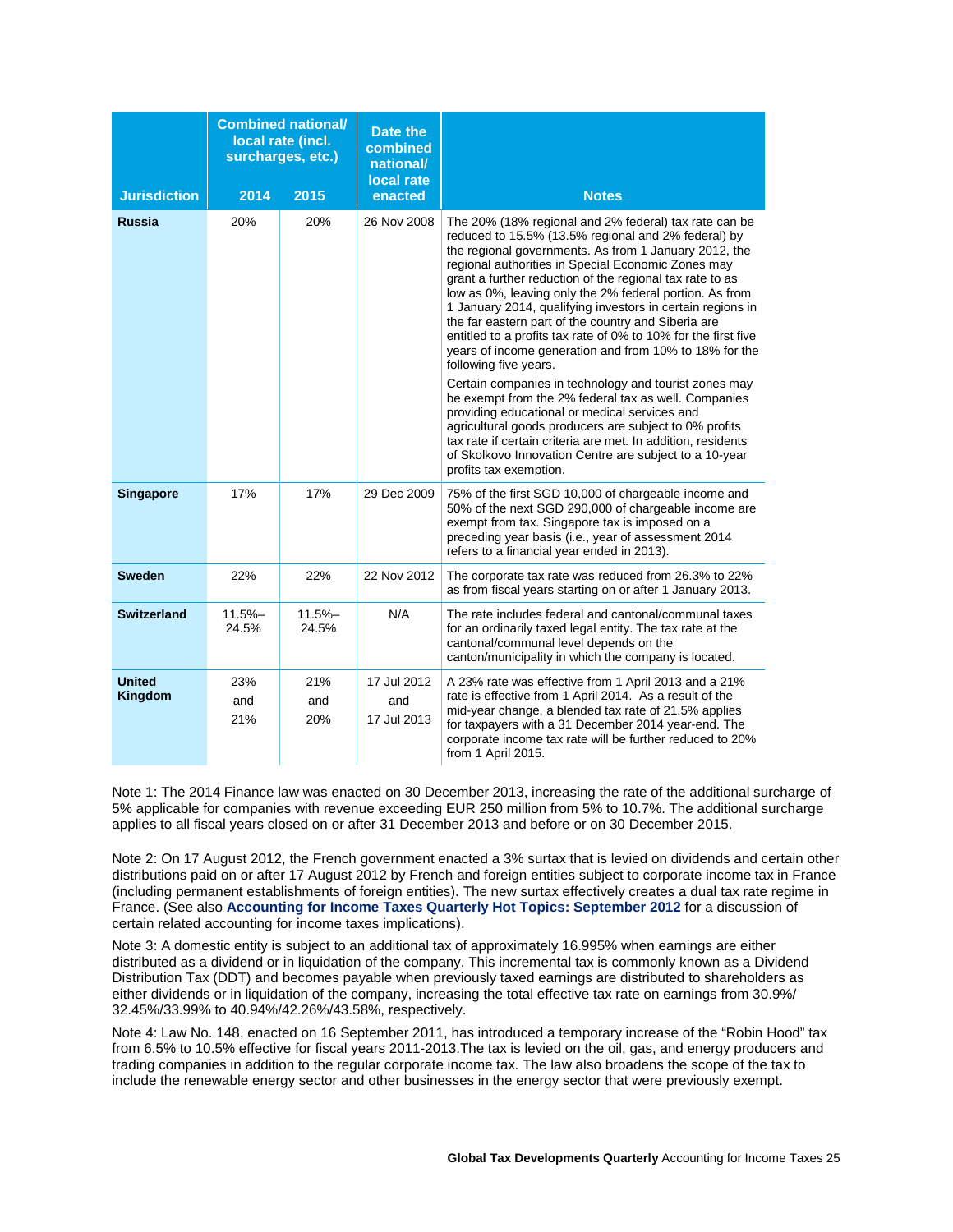# <span id="page-27-0"></span>Additional resources

*[A Roadmap to Accounting for Income Taxes](http://www.deloitte.com/assets/Dcom-UnitedStates/Local%20Assets/Documents/AERS/ASC/us_aers_IncomeTaxes.pdf)* — This Roadmap includes all of Deloitte's interpretive guidance on the accounting for income taxes, combining the income tax accounting rules and implementation guidance from ASC 740 with Deloitte's interpretations.

**Accounting for Income Taxes — [Global Tax Developments archive](https://www.deloitte.com/view/en_US/us/Services/tax/21bef26c73612310VgnVCM2000001b56f00aRCRD.htm)**

*[Accounting for Income Taxes Hot Topics](http://www.deloitte.com/us/ait?id=us_email_TaxAERS_AIT) archive* — A quarterly publication that highlights certain recent tax and accounting developments that may have accounting for income taxes (ASC 740) implications.

Click to **[subscribe](http://tinyurl.com/4qo3fqa)** to receive *Accounting for Income Taxes Hot Topics* directly via email.

*[Global Tax Alerts](http://www.deloitte.com/view/en_GX/global/services/tax/c18d173f622d2210VgnVCM100000ba42f00aRCRD.htm)* — Tax alerts prepared by Deloitte professionals around the world to provide timely commentary and analysis on tax developments affecting cross-border transactions.

Click to **[subscribe](http://www2.deloitte.com/global/en/pages/tax/articles/global-tax-newsletter-signup.html)** to receive an email when a new *Global Tax Alert* is issued.

*[World Tax Advisor](http://www.deloitte.com/tax/wta)* **archive** — Biweekly bulletin of international tax developments written by professionals of the member firms of Deloitte. The newsletter focuses on analyses of cross-border tax developments that reflect the dynamic business environment faced by multinationals.

Click to **[subscribe](http://tinyurl.com/4ue4vs5)** to receive *World Tax Advisor* directly via email.

*[Transfer Pricing Alert](http://www.deloitte.com/view/en_GX/global/services/tax/cross-border-tax/transfer-pricing/transfer-pricing-alerts/index.htm)* **archive** — The latest updates in Transfer Pricing from around the world.

Click to **[subscribe](http://www2.deloitte.com/global/en/pages/tax/articles/global-tax-newsletter-signup.html)** to receive an email when a new *Transfer Pricing Alert* is issued.

**[2014 Global Transfer Pricing Country Guide](http://www2.deloitte.com/global/en/pages/tax/articles/global-transfer-pricing-guide.html)** — A comprehensive and authoritative guide, compiling essential information regarding the transfer pricing regimes in 58 jurisdictions around the world and the OECD.

**[Deloitte International Tax Source \(DITS\)](http://www.dits.deloitte.com/Default.aspx?WT.mc_id=DcomPortal)** — An online database featuring corporate, withholding and tax treaty rates and information for 65 jurisdictions worldwide.

**[Financial Reporting for Taxes Dbriefs Webcasts](http://cl.exct.net/?qs=2836dddb3a213ef3ed6ed1fd456383414e6ad72b2baf889f170370b4dd33a703)** — A collection of live and archived Dbrief webcasts that give you valuable insights on important developments impacting financial reporting for taxes.

**[Financial Accounting & Reporting —](http://cl.exct.net/?qs=2836dddb3a213ef3713a2eebc6f1263c5178e69673cad322af4ebc099cf785e2) Income Taxes** — Financial accounting and reporting for income taxes have become increasingly complex. Tax departments are working to keep up with the latest regulatory developments and guidance related to income tax accounting, disclosures and documentation, as well as seeking ways to address their tax provision process and technology needs. Deloitte can help.

**[Tax Publications](http://www.deloitte.com/view/en_US/us/Services/tax/70ff30c50e1fb110VgnVCM100000ba42f00aRCRD.htm?id=us_email_TaxAERS_AIT)** — A collection of tax publications issued by Deloitte to help clients stay informed on tax legislation and regulations and the potential impact on their businesses.

Click to **[subscribe](https://deloitte.zettaneer.com/Subscriptions/?aoi=a0930000003EafwAAC)** to receive these publications directly via e-mail.

**[Financial Reporting for Taxes 2014](http://www.deloitteconference.com/profile/web/index.cfm?PKwebID=0x553292c85) Training —** Professionals continue to face significant challenges in financial accounting and reporting for income taxes. Deloitte's Financial Reporting for Taxes training can help you stay informed. Our next program with multiple course offerings is scheduled for December 8-12, 2014 in Las Vegas. Course offerings are designed for corporate tax and accounting professionals.